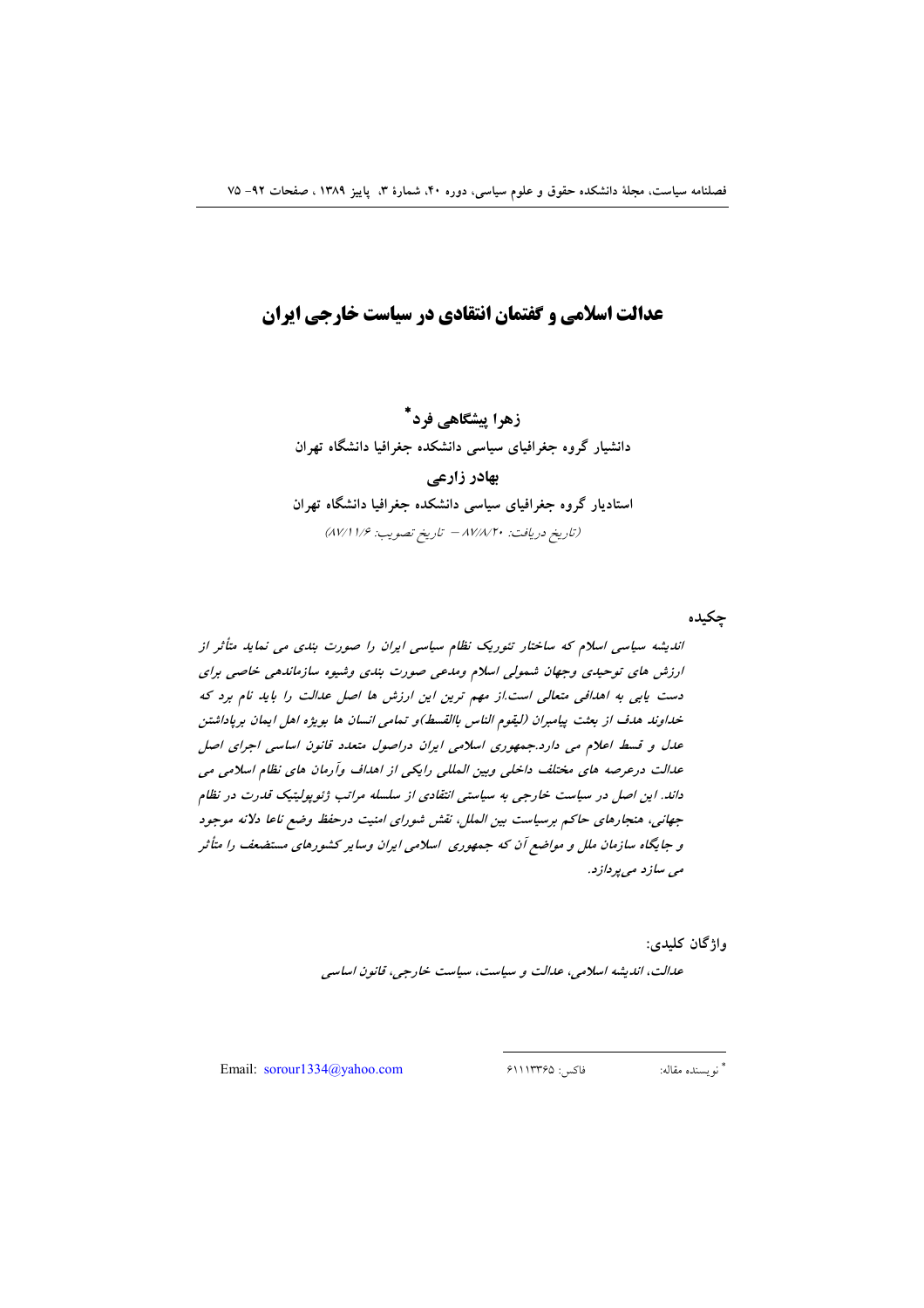### رویکرد قانون اساسی به موضوع عدالت و روابط خارجی ایران

مسألهى عدالت براى قانون گذارانى كه در فضايى انقلابى و به شدت أرمانى اقدام به قانونگذاری کرده اند، چنان جدی و حیاتی بوده که در فصول و اصول مختلف قانون اساسی به وجوه متفاوت أن اعم از عادلانه ساختن شرايط، از ميان بردن فاصله طبقاتي، جلوگيرى از بروز مجدد شکافها و متمرکز شدن قدرت و شکل گیری طبقات جدید و سرانجام تحکیم، و درونی سازی آن پرداخته است. از جمله اصول و مواردی که قانون اساسی به آن پرداخته و خواستار اجرا و پیگیری آن اصول در جامعه جهانی است، تلاش در جهت عادلانه ساختن شرایط درونی و بیرونی نظام اجتماعی، از بین بردن شکاف و فاصله طبقاتی، جلوگیری از افزایش مجدد شکافها و تحکیم درونی سازی عدالت است. تمهید شرایط عادلانه به منظور فراهم أوردن بستر مساعد رشد استعدادها، بروز شايستگي ها و اعاده ي حقوق و كسب استحقاقها، مستلزم حصول نوعی عدالت پیشینی است که در اصول سوم،چهاردهم، نوزدهم، بیستم قانون اساسی دیده شده است. تساوی عموم مردم در برابر قانون، رعایت قسط و عدل در حق غیر مسلمانان، اعطای حقوق مساوی صرف نظر از رنگ و نژاد و زبان و بالاخره برابری زن و مرد از جمله اصولی است که عهده دار تحقق چنین شرایطی است. قانون اساسی راهکار های مهمی برای جلوگیری از افزایش مجدد شکاف ها پیش بینی کرده است. این قانون در بند ۴ از اصل چهل و سوم، بر ممنوعیت استثمار و بهره کشی از کار دیگری تصریح نموده و با جلوگیری از تمرکز و تداوم ثروت در دست افراد و گروههای خاص (بند ۲،اصل چهل و سوم)، از جان گرفتن دو باره گروههای صاحب مکنت و یا ظهور طبقات جدید ممانعت کرده است (شجاعی زند. ۱۲۰ : ۱۳۰). نفی تبعیضات منطقه ای در بهره برداری از منابع طبیعی و درآمدهای ملی مصرّح در اصول چهل هشتم و یکصد و یکم و همچنین مشارکت دادن بیشتر مردم در اداره امور کشور از طریق تشکیل شوراهای محلی و صنفی از دیگر تمهیدات پیشگیریکنندهی قانون اساسی در این راه است. تساوی عموم مردم در برابر قانون که در بند ۱۴ از اصل سوم بدان تصریح شده راهکار دیگری برای جلو گیری از اعمال هرگونه تبعیض میان أحاد اجتماعی است. بنظر می رسد اتخاذ خط مشی روشن و صریح نسبت به مسئله عدالت و پیش بینی راهکارهای متعدد و مکمل به منظور تحقق و صیانت عملی از آن نشانگر هوشیاری، واقع نگری و آگاهی قانونگذار از این حقیقت محرز است که امر خطیر عدالت را نمیتوان به سازو کار خود به خودی و دست پنهان سیرد (Robert,1964,p358). این رویکرد به این حقیقت نیز اشاره دارد که دوام و پایداری عدالت، مستلزم تحکیم و درونی سازی اَن از طریق ترویج روح برادری و تعاون است. لذا ضمن تصریح به این مسأله ذیل بند ۱۵ از اصل سوم، در اصول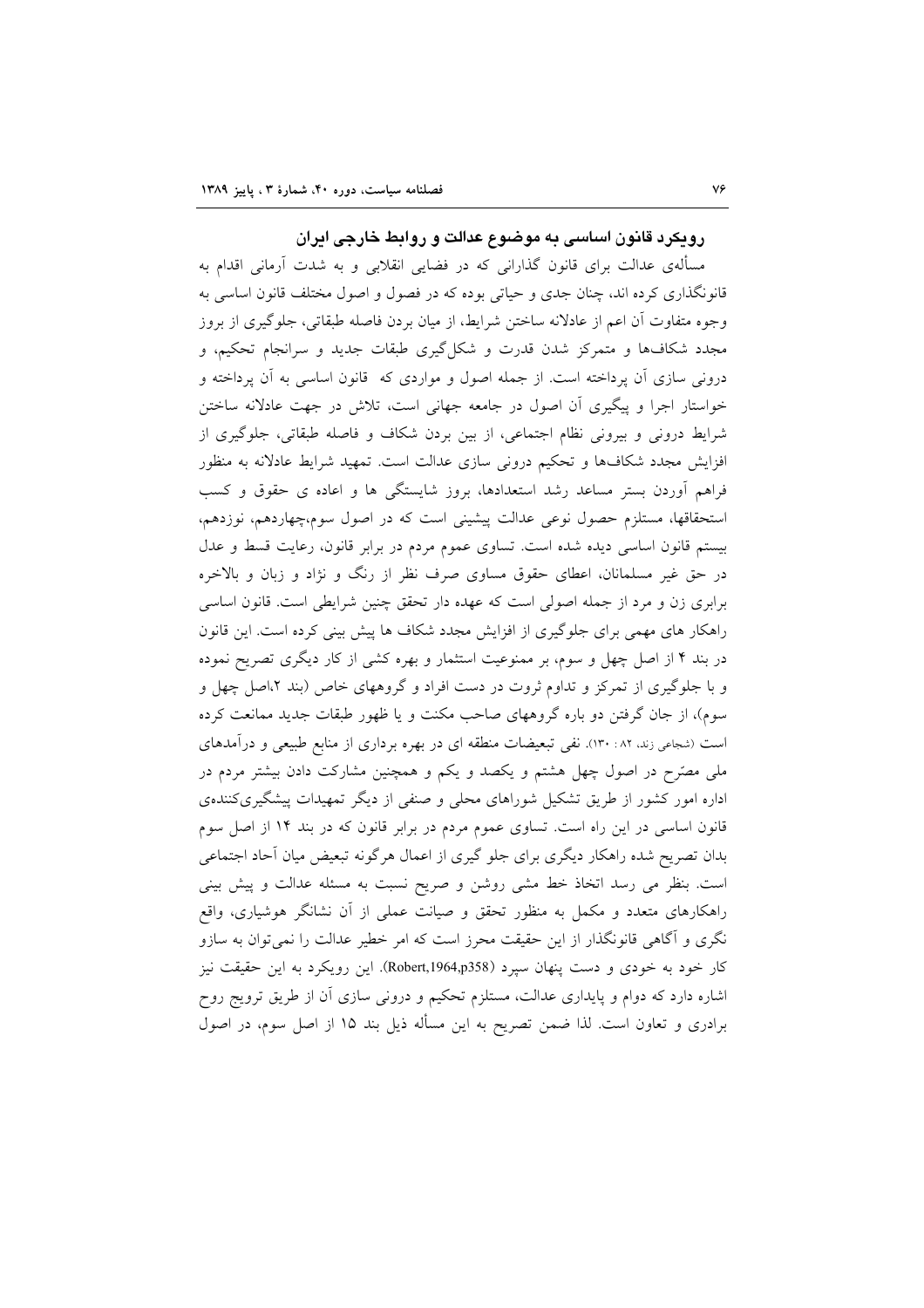دیگر مثل بند۲ از اصل چهل و چهارم نیز به شکل مستقل به تشویق و تقویت اقتصاد تعاونی اهتمام ورزيده است.

أنگونه که از قانون اساسی و عملکرد روابط خارجی ما استنباط می گردد، همچنین استعمال ٢٨ بار واژه عدالت با اشكال و صور متفاوت در سند ملي ايران مبيّن يكي از اصول اعتقادی و تلاش حکومت در جهت یافتن ساز و کارهایی مناسب و مطلوب به منظور اعمال واجرای آن در حوزه های اقتصادی، اجتماعی و سیاسی درون نظام اجتماعی، سعی و کوشش برای وادار ساختن نهادهای بین المللی و حقوقی و اصرار بر تغییر رفتار جامعه جهانی بر مبنای عدالت است. هر چند جمهوری اسلامی ایران فاقد قدرت لازم به منظورتاثیرگذاری برفرایند تحولات بین المللی باشد و مورد بی توجهی دولت های قدرتمند که سازنده چنین رفتار و نگرشی در روابط بینالمللی باشند، قرار گیرد. شاید گفتمان انتقادی جمهوری اسلامی ایران پیرامون مقولاتی چون، نظام بین الملل، سلسله مراتب قدرت، نهادهای بین المللی،ساختار و کار کرد آن، تلاش در جهت متقاعد ساختن دولت ها و نهادهای بین المللی به رویه ها و رویکردهای عادلانه ناشی از چنین نگرشی است.به رغم اینکه فصل اول وماده یک منشور ملل متحد اشعار ميدارد: حفظ صلح و امنيت بين المللي... و بر طرف كردن تهديدات عليه صلح و متوقف ساختن هرگونه عمل تجاوز وحل و فصل اختلافات بين المللي با شيوه هاى مسالمت آميز و بر طبق اصول عدالت و حقوق بين الملل همچنين بند ٣ ماده ٢ :كليه اعضا اختلافات بین المللی خود را با شیوه های مسالمت آمیز به صورتی که صلح و امنیت بین المللی و عدالت به خطر نیفتد، حل و فصل خواهند کرد (منشور ملل متحد اصل اول).اگر چه بسیاری از اصول و مواد منشور براي حل و فصل اختلافات بين المللي و متوقف ساختن هرگونه عمل تجاوز و کارهای ناقض صلح توسط دولت ها در آن تدوین شده است امّا به مرور زمان تا حدودی سیاست قدرت جای اصول صریح منشور بوسیله دولت های قدرتمند را گرفت.با توجه به نگرش عدالت محورانه ی دینی که الزام بیشتری را برای پیروان آن به همراه میآورد، و همانگونه که در قانون اساسی نیز مشاهده می شود و در تدوین اولیه آن دوسوم از اعضا شورای مقننین روحانی یا تحصیل کنندگان حوزوی بودند،بنابر این وجود نگرشهای عدالت.محورانهي شيعي، نفي هرگونه سلطهجويي و سلطهپذيري، عدم تعهد در برابر قدرتهای سلطهگر (قانون اساسی، اصل ۱۵۲) در قانون اساسی تا حدود زیادی ایجاب و ضرورت نگاهی عادلانه به نظام بین الملل و تحولات جهانی با توجه به نظام اعتقادی اسلام و منشور ملل متحد اجتناب نا پذیر می نمود. بنابراین رویکردهای انتقادی سیاست گذاران کلان و کارگذاران دستگاه دیپلماسی ایران نسبت به ناعادلانه بودن مناسبات بین المللی در همین راستا قابل تحلیل و توجیه است. در زیر نمونه هایی از این رویکردبیان می گردد: چنانچه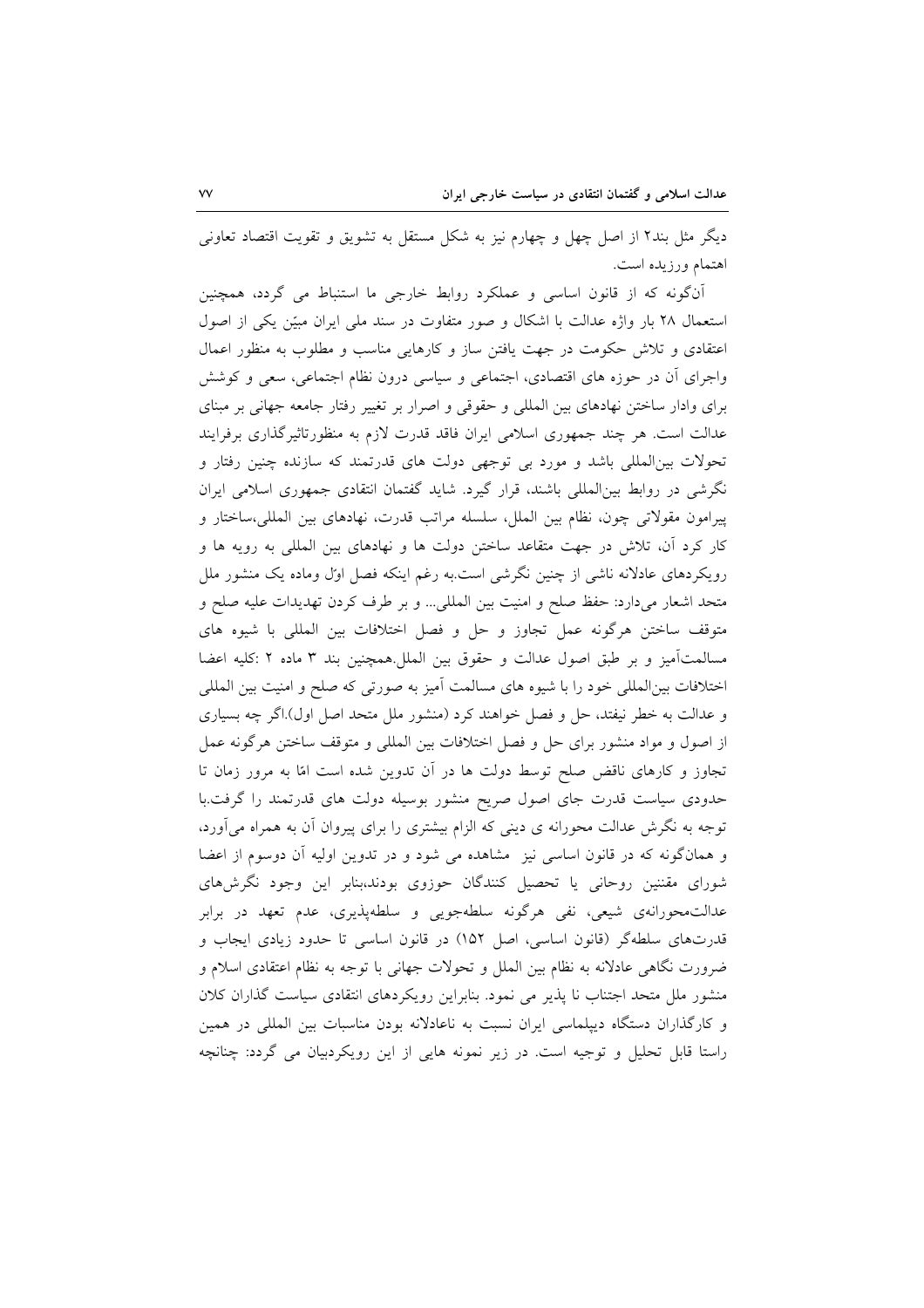تحولات نظام بین الملل سمت گیری عادلانه نداشته باشد و امکانات متمر کز شده در بخش کوچکی از جهان موجب ارتقای کیفی سطح زندگی و کشور های کمتر توسعه یافته نگردد جنگ بین مستضعفین و مستکبرین جهان را پیش رو خواهد داشت و سازمان ملل به عنوان سازمان جهانشمول میبایست بر اساس عدالت، احترام به کرامت و ارزشهای والای انسانی، بدور از ملاحظات کوتهبینانه سیاسی و بر مبنای حقوق بین الملل برای حل مشکلات بین المللی ارائه طریق نماید»، «این مشکل باعث شده مفهوم عدالت که علیالاصول میباید زیر بنای منشور ملل متحد باشد به درستی تعریف نشود و زمینه برای سوء تفسیر منشور باز بماند به اعتقاد ما منشور به شدت دچار تناقض است مثلاً در مورد حق وتو منشور این حق را صرفاً برای چند عضو دائم شورا منظور داشته است» (ولایتی، ۲۳ :۲۰٪. «اَمریکا و ممالک صنعتی غرب همچنین از طریق کنترل سازمان های بین المللی نظیر صندوق بین المللی پول و بانک جهانی و مخالفت بر هر گونه تغییر اساسی عادلانه در مدیریت این سازمانها همواره سعی کرده است تا سیاستهای پولی و مالی و اقتصادی را که حافظ منافع أنها است بدون کوچکترین توجیهی به شرایط اجتماعی و اقتصادی موجود در کشور های در حال توسعه و نیازهای آنان به این کشورها تحمیل نماید» (ممان. ۰۷۳ : ۲۲۷). این بر داشت نا عادلانه و ظالمانهای که در اذهان سیاست گذاران و مجریان دستگاه دیپلماسی ایران از نظام بین الملل و روابط بین الملل وجود داشته و دارد بسیاری از آنان برای ساختن:حکومت حق و عدل را حق همه مردم جهان می شناسد... و از مبارزهی حقطلبانهی مستضعفین در برابر مستکبرین در هر نقطه از خهان حمایت می کند (قانون اساسی،اصل ۱۵۴). وا داشته و در قالب اصولی از قانون اساسی تدوین گردیده و هم اکنون مبنای رفتار و عمل دولت مردان جمهوری اسلامی است.

به نظر میرسد آخرین اصل سیاست خارجی قانون اساسی ایران (اصل ۱۵۵) نیز متأثر از اصل پیشین است، به نوعی این موضوع را باز می تاباند که چنان چه مبارزین با استکبار جهانی (مستضعفین جهان) در راه تشکیل حکومت عادلانه تحت تعقیب و پیگیری قرار گیرند وزارت امور خارجه ایران به استناد این اصل قانونی امکان و اجازه پناهندگی سیاسی به این افراد را دارد و می تواند اقدام نماید.

شاید یکی از مشکلات پیوسته دستگاه دیپلماسی ایران عدم شناخت ودرک دقیق علائق و منافع رفتار بازیگران عرصه بین المللی است. امروز کلیت نظام بینالملل جهت گیری خود را اقتصادی تنظیم کرده اند و ابعاد فرهنگی مانندعدالت و... در دایرههای کوچکتر و تحتالشعاع مدار اقتصادی قرار دارند. تقریبا تمام وجوه غیر اقتصادی مملکت داری در اختیار وجوه اقتصادی می باشد.از طرف دیگر قواعد بازی رفتار بازیگران همیشه در تاریخ روابط بین الملل توسط قدرت های برتر تدوین و طراحی می شده است وقدرت های منطقه ای و کوچک نقش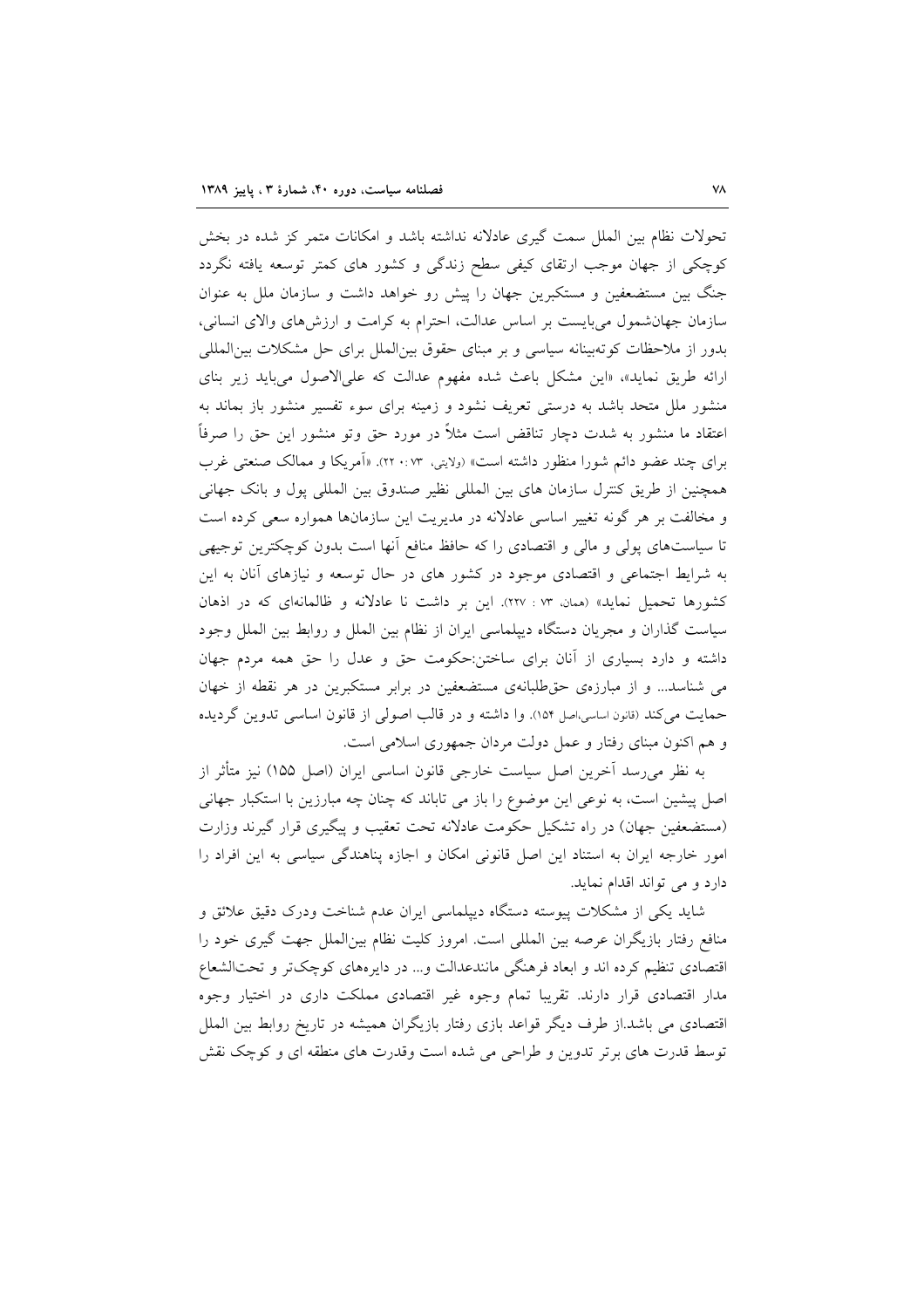چندانی در این زمینه نداشته اند. هر چند مفاهیمی مانند عدالت و برابری در فرهنگ مغرب زمین با فرهنگ اسلامی(و شیعی) تفاوت اساسی و اجرایی دارد.

## تأثیر عدالت بر سیاست خارجی جمهوری اسلامی ایران

سیاست خارجی عبارت است از مجموعهی خطمشیها، تدابیر، روشها و انتخاب مواضعی که یک دولت در برخورد با امور ومسائل خارجی در چارچوب اهداف کلی حاکم بر نظام سیاسی اعمال می نماید، به عبارت دیگر سیاست خارجی بازتاب اهداف و سیاستهای یک دولت در صحنه روابط بینِالملل و در ارتباط با سایر دولت ها، جوامع و سازمانهای بين المللي، نهضتها، افراد بيگانه وحوادث و اتفاقات جهاني مي باشد، بنابراين تعريف سياست خارجی هر کشوری شامل دوبخش مجزا می باشد: الف) اهداف ملی که هر کشوری در صحنه بین|لمللی در صدد تعقیب و تحصیل آن می باشد. ب) سیاست ها و روش هایی که برای رسیدن به اهداف مزبور اتخاذ و اعمال می گردد.

بنابراین نقطه آغاز در سیاستگذاری خارجی هر کشوری نیازها و آرمانهایی می باشد که به عنوان اهداف ملي بيان و براي تحقق وتامين آنها تلاش مي گردد (محمدي، ١٨:٧٧).

برخی سیاست خارجی هر کشوری را در نهایت ادامه سیاست داخلی آن میدانند و رفتارهای بیرونی آن ناشی از لایهها و پیچیدگیهایی که در داخل آن وجود دار تلقی میiمایند. اهداف کلان ایران در واقع به صورت تلویحی، فرهنگ سیاسی انباشته شده و ماهیت فکری – طبقاتی نخبگان ابزاری آن نقش اساسی در رفتار سیاست خارجی ایران بازی می کند. نتیجه رفتار، عکسالعملها و نظام انگیزشی یک ملت در فرهنگ سیاسی آن است (سریع القلم، ۹٪ ۴۷).

پروفسور روح الله رمضانی با نگاهی عمیق و دقیق به حوزه سیاست خارجی ایران و به شیوهای نقد گونه نسبت به عدم شناخت علمی آن برای پیش برد اهداف و برنامههای ملی مینویسد: سیاست خارجی، همواره و در همهجا، از مناقشه برانگیزترین حوزههای سیاستگذاری بوده است. ولی متأسفانه در ایران، اهمیت واقعی ونقش آن در رقم خوردن سرنوشت کشور و ملت و زمینهسازی فراز و نشیب ها و نیز ارزش بیچون و چرایش به منزله یکی از بزرگ ترین ابزارهای تأمین یکپارچگی، امنیت سرزمینی، وجهه و اعتبار بینالمللی، پیشبرد اهداف و برنامه های ملی به شیو های علمی باز شناخته نشده است (رمضانی،  $\Lambda$ : 47).

تردیدی نیست که سیاست خارجی جمهوری اسلامی ایران، خود بخشی از نظام جمهوری اسلامی ووجهی از کل سیاست کشور است که بر مبنای موازین اسلامی بنا شده است. در همین راستا یکی از اهداف آرمانی سیاست خارجی جمهوری اسلامی ایران در عرصه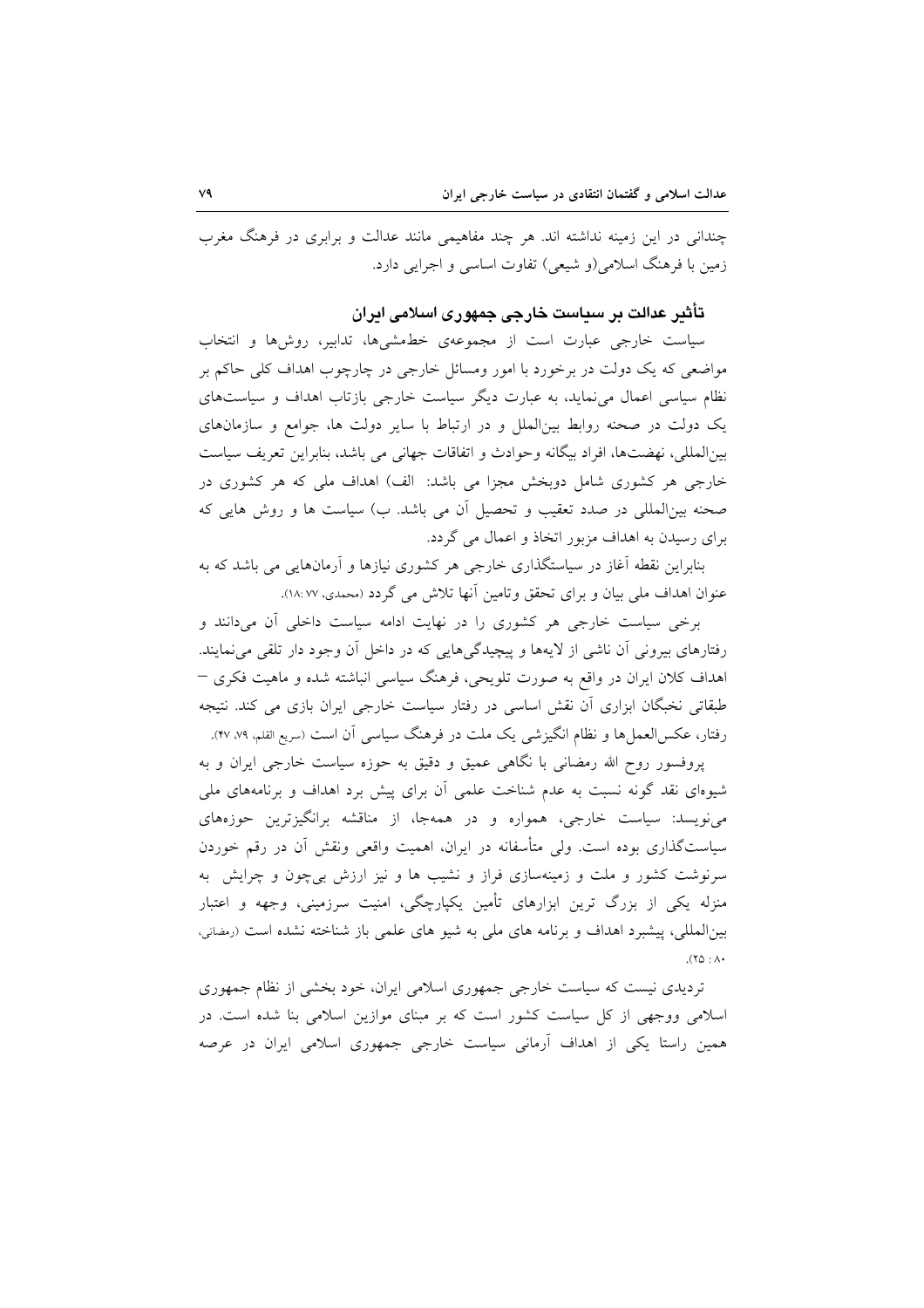بینالمللی تلاش در جهت بر پایی اصل عدالت در جامعه جهانی است، در این بخش تلاش می شود تا به اصل عدالت ازسه منظر قرآن کریم، کارگزاران نظام و قانون اساسی که تصمیمسازیهای کلان دستگاه دیپلماسی جمهوری اسلامی ایران را متاثر ساخته است، پرداخته شود. یکی از دلایل اصلی که نظام سیاسی ایران تحقق عدالت را در جامعه خویش وجامعه جهانی تعقیب می نماید و اَن را از اصول راهبردی دستگاه دیپلماسی خویش می پندارد تأکید قرآن کریم بر این اصل است. از منظر قرآن کریم عدالت اصل و مبدأ هستی است، بدین معنا كه هستي بر اساس أن ومطابق أن بنا شده است (سوره انعام، أيه ١١۵). وهم والاترين و باارزش ترین هدف جهان هستی است. انبیاء بشر و ادیان توحیدی و شریعتهای بر جای مانده، هدف خود را دست یافتن به عدالت و استقرار آن در جامعه و نفس انسان می دانند. (قل امر ربی بالقسط ) عدالت ریشه در فطرت بشر دارد ودین مبین اسلام نیزکه بر مبنای خواستها و نیازهای فطری بشر بنا شده است به عدالت به عنوان حقیقتی که انسان آن را در ذات خود یافته و فطرتش به آن حکم میکند تأکید دارد. با توجه به اینکه نظام سیاسی ایران داعیه اسلامی بودن وقرأنی بودن تمام اجزاء وأحاد خویش را دارد طبیعی است که دستگاه دیپلماسی آن با توجه به تاکیدات مکرر اسلام و قرآن، در پی تحقق چنین اصلی باشد، هرچند دست یافتن به آن در شرایط کنونی با توجه به محدودیت قدرت این کشور ومخالفت قدرت های برتر جهانی با چنین اصل و امر قرأنی دشوار به نظر می رسد، اما از آنجا که سیاست خارجی جمهوری اسلامی ایران مکلف (دین اسلام) وموظف (بر اساس، مقدمه و اصول ۱، ۳ و ۱۵۴ قانون اساسی...) به تعقیب و پی گیری آن است، لذا دفاع از این اصل و یافتن ساز وکارهای تحقق أن در مجامع بين المللي را از جمله ي رسالتهاي جهاني خويش مي يندارد.پس عدالت جویی را میتوان یکی از ارزش های فرهنگ اسلامی که بدل به نوعی ارزش در سیاست خارجي مي شود، دانست. اين قاعده به هويت جمهوري اسلامي به عنوان يک عنصر عدالتگرا و یک واحد سیاسی عدالت جو شکل خواهد داد.باز تاب عینی این موضوع رامی توان در تأکید بر حمایت از مستضعفین جهان یا حمایت از جنبش هایی که در پی ایجاد عدالت هستند و امثال این ها دید (مشیر زاده، ۸۵٬۲۲).

از عوامل دیگر ی که دستگاه دیپلماسی ایران را موظف به تلاش در جهت تحقق عدالت در عرصه روابط بین الملل می نماید، دیدگاههای شفاف کارگزاران نظام پیرامون اصل مذکور است، علاوه بر نخبگان داخلی فقهای شیعه در سایر کشورهای اسلامی نیز پیرامون دولت اسلامی در جهان اسلام و سیاست خارجی أن مطالبی را منتشر نموده اند. یکی از أنان أیت الله سید محمد باقر صدر است،وی اصول سیاست خارجی دولت اسلامی را :الف- حمایت و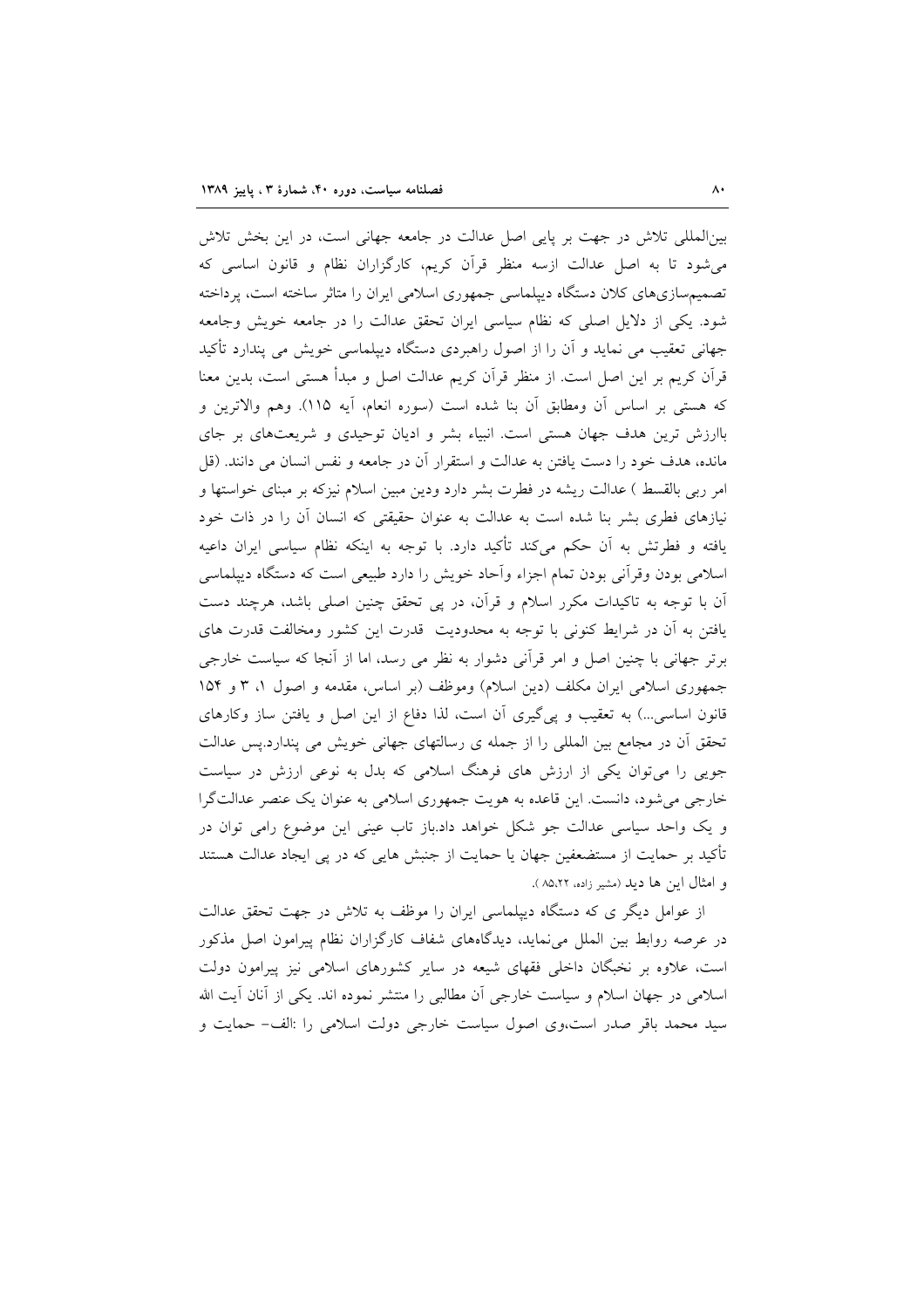ایستادگی بر جانب داری از حق و عدالت در مسائل بین المللی ب- یاری تمام مستضعفین و محرومان جهان و مقاومت در برابر استعمار و طغیان گری، می داند (صدر،۲۵۸: ۷۷ ).

#### عدالت، نظام بين الملل و سياست خارجي ايران از نگاه امام خميني

به نظر می رسد نوشتهها و خطابههای امام خمینی بیشترین تأثیر را در جهت گیری فکری و کلامی جامعه و نخبگان اجرایی و سیاسی ایران داشته و دارد. اصول سیاست خارجی که امام خمینی طراحی نموده است، می تواند به منزله یکی ازمنابع رسمی تصمیم گیری در سیاست جمهوری اسلامی ایران به شمار آورد.

امام خميني (ره) يكي از اهداف انقلاب اسلامي ايران را ايجاد قسط و عدل و بسط عدالت فردی و اجتماعی، جلوگیری از ظلم وفساد و جور، ایجاد حکومت قانون و اجرای قوانین بر معیار قسط و عدل میداند. در این رابطه حضرت امام خمینی (ره) مصادیق اجتماعی و اقتصادی عدالت را برمیشمرند و آنها را زمینه ساز حکومت حق به نفع مستضعفان و حکومت جهانی حضرت مهدی (عج) می داند. حمایت و طرفداری از مستضعفان، خدمت به ضعفاء، رسیدگی به وضع محرومین ونجات آنان از زیر یوغ ستمگران، از بین بردن فقر و شکافهای طبقاتی در زمره گامهای مورد نظر حضرت امام (ره) برای تحقق عدالت واستیفای حقوق حقه مستضعفان تلقی شده است (دهشیری، ۵۱: ۵۱). ماعدالت اسلامی رامی خواهیم دراین مملکت برقرار کنیم.اسلامی که درآن ظلم وجود ندارد وشخص اول آن با فرد آخر آن در برابر قانون مساوي است....و اين قانون مبتني برعدالت الهي است» (امام خميني،٥٨ : ١٥۶).

امام خمینی در دهه آخر عمر خویش به نقد نظام بین الملل موجود که بیشتر متأثر از توازن قدرت ومنافع صرف ملي،و به تشريح نظام مطلوب مورد نظر جمهورى اسلامى پرداخته و شاخص های اّن را بیان می دارد. نویسندگان کتاب سیاست خارجی ایران بر این عقیده اند: امام خمینی بر حفظ صلح جهانی،ایجاد امنیت و عدالت در سرتاسر جهان از طریق همکاری متقابل تأکید داشته و همزیستی مسالمت آمیز ملت ها بر مبنای احترام به عقاید یکدیگرو پایبندی به قرارداد ها را کمکی به بشریت در جهت نیل به آرامش می دانستند (مولانا - محمدی، ۸۵:۵۸). البته ایشان لازمه این امر را بستر سازی مناسب در نظام بین الملل دانسته که ازبین رفتن نظام سلطه غرب و شرق، توجه به ارزش های انسانی، ایجاد نظام عدل وقسط در سراسر جهان و از بین بردن فقر می دانستند (صحیفه نور،جلد ۲۱: ۶۳۱). امام خمینی سیاست قدرت و زور را در عرصه بین المللی و روابط بین دولت ها را ظالمانه، زور گویی و نا عادلانه می داند که برای جمهوري اسلامي قابل هضم نيست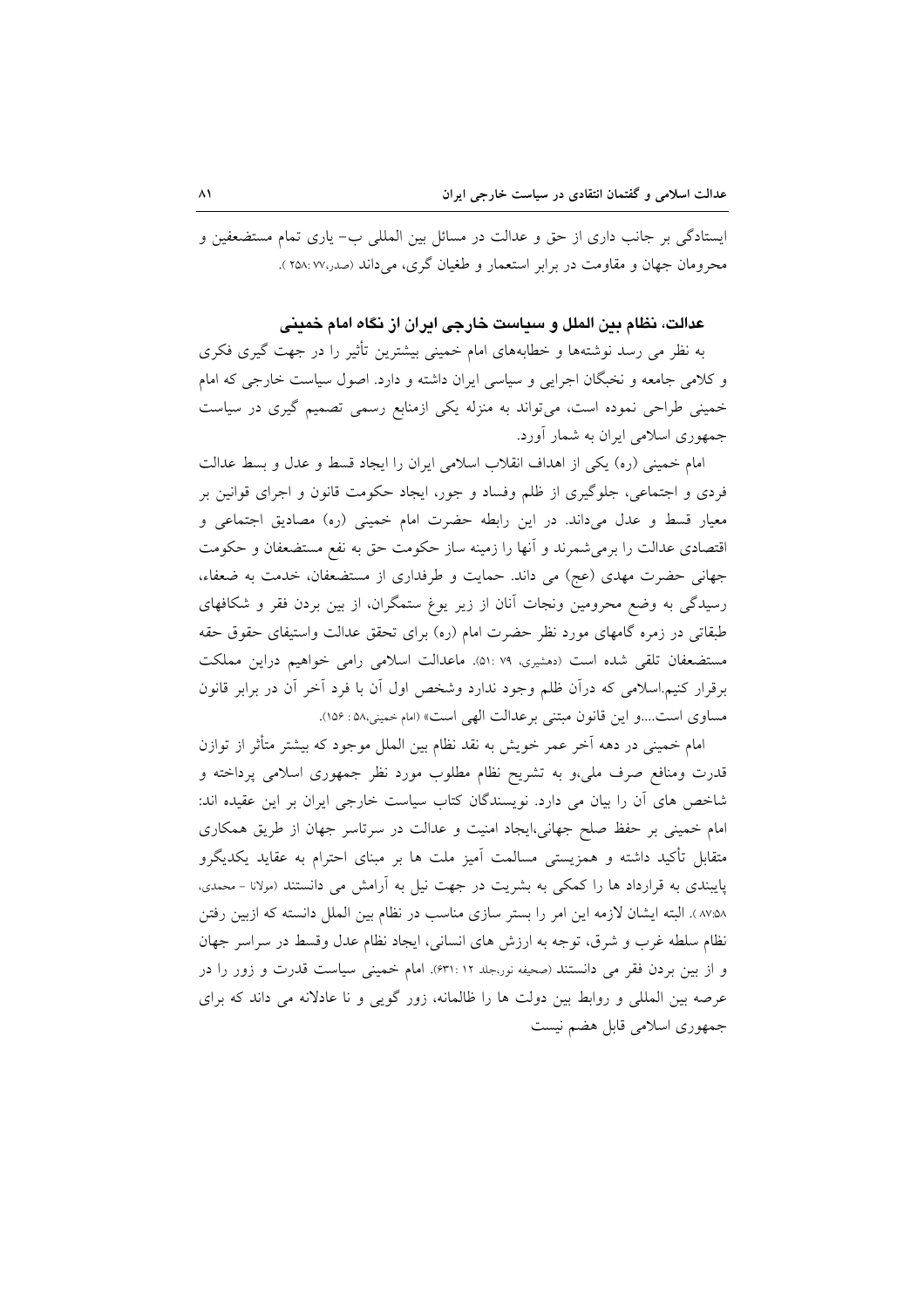و چنین نگرشی را در سیاست خارجی ایران مطلقا مردود و مطرود می پندارد که ایران نمي تواند يا آن كنار بيايد (همان، جلد١٨).

ایشان دیدگاه جمهوری اسلامی ایران را پیرامون جایگاه و نقش عدالت در روابط بین الملل چنین اعلام میدارد: ما عدالت را برای همه {ملت ها} میخواهیم. اگر دنبال صلحیم باز بر پایه عدالت است كه ماندگار و پايدار است (صحيفه نور جلد ٨،۶٧).

نگاه امام خمینی به نظام بین الملل و سیاست خارجی ایران بدون توجه به ملاحظات سیاسی زمان خویش که نظام دو قطبی بر جهان حاکم بود، بلکه نگرش او مبتنی بر اصول اعتقادی اسلام و ارزش های توحیدی جهانی وجاودانه مانند عدالت باوری مبارزه با ظلم و ستم و حمایت از محرومان بوده و با تئوری های نه چندان با دوام و جامع روابط بین الملل هیچ نوع تناسب و همخوانی ندارد که در تضاد نیز هست او با صراحت خطوط کلی سیاست خارجی ایران را در زمان خویش اعلام می دارد:ما این واقعیت و حقیقت را در سیاست خارجی و بین المللی اسلامی امان بارها اعلام نموده ایم که در صدد گسترش نفذ اسلام در جهان وكم كردن سلطه جهان خواران بوده و هستيم (صحيفه نور،جلد٢٠ :٢٣٨). به باور قوام :در اين دوره دو قدرت بزرگ شرق و غرب یعنی آمریکا وشوروی با بد بینی اخلاقی به سیاست، سیاست بین الملل را بر آمده از مبارزه بی امان و بی انتها برای کسب قدرت می دانستندوریشه چنین رقابتی را در طبیعت انسان جستجو و توجیه می نمودند و برای عدالت، قانون و جامعه حد مشخص و محدودی رادر نظر می گرفتند (قوام، ۸۴ : ۳۶۰). نگرش انتقادی امام خمینی به نظام بین الملل، سلسله مراتب قدرت و نگاه ناعادلانه دولت های قدرت مند به مستضعفان و محرومان جهان تا پایان عمر خود حفظ نموده است.این نگرش در وصیت نامه ایشان از مستضعفان و محرومان و همچنین کشورها و ملل اسلامی خواسته است تا بپا خیزند و نهراسند و مستکبران جهان را سر جای خود بنشانند. لازم به ذکر است که نگاه خاص ایران به نظام بینالملل اگر چه بعد از ارتحال امام خمینی دست خوش تغییراتی شد اما در دوره اخیر مجددا احیا گردیده است که بعدا به آن باز خواهیم گشت.

به نظر می رسد اصول سیاست خارجی که امام خمینی طراحی نموده است، میتواند به منزله یکی از منابع رسمی تصمیمگیری در سیاست جمهوری اسلامی ایران به شمار آورد. بهگونهای که آیتالله خامنهای نیز پس از ارتحال امام خمینی و انتخاب ایشان به سمت رهبری، در خرداد ۶۸ رسما اعلام داشت: خطوط کلی در سیاست جمهوری اسلامی ایران،همان خطی است که امام خمینی تبیین و ترسیم نموده است ( آیت الله خامنه ای،۶۸ :۵ ) آیت الله خامنهای در خطابههای خود عدالت را در نظام اجتماعی و بین المللی در سه محور تعقیب می نمایند : الف- تلاش حکومت برای استقرار قسط و عدالت در جامعه و نظام بین الملل ب- کوشش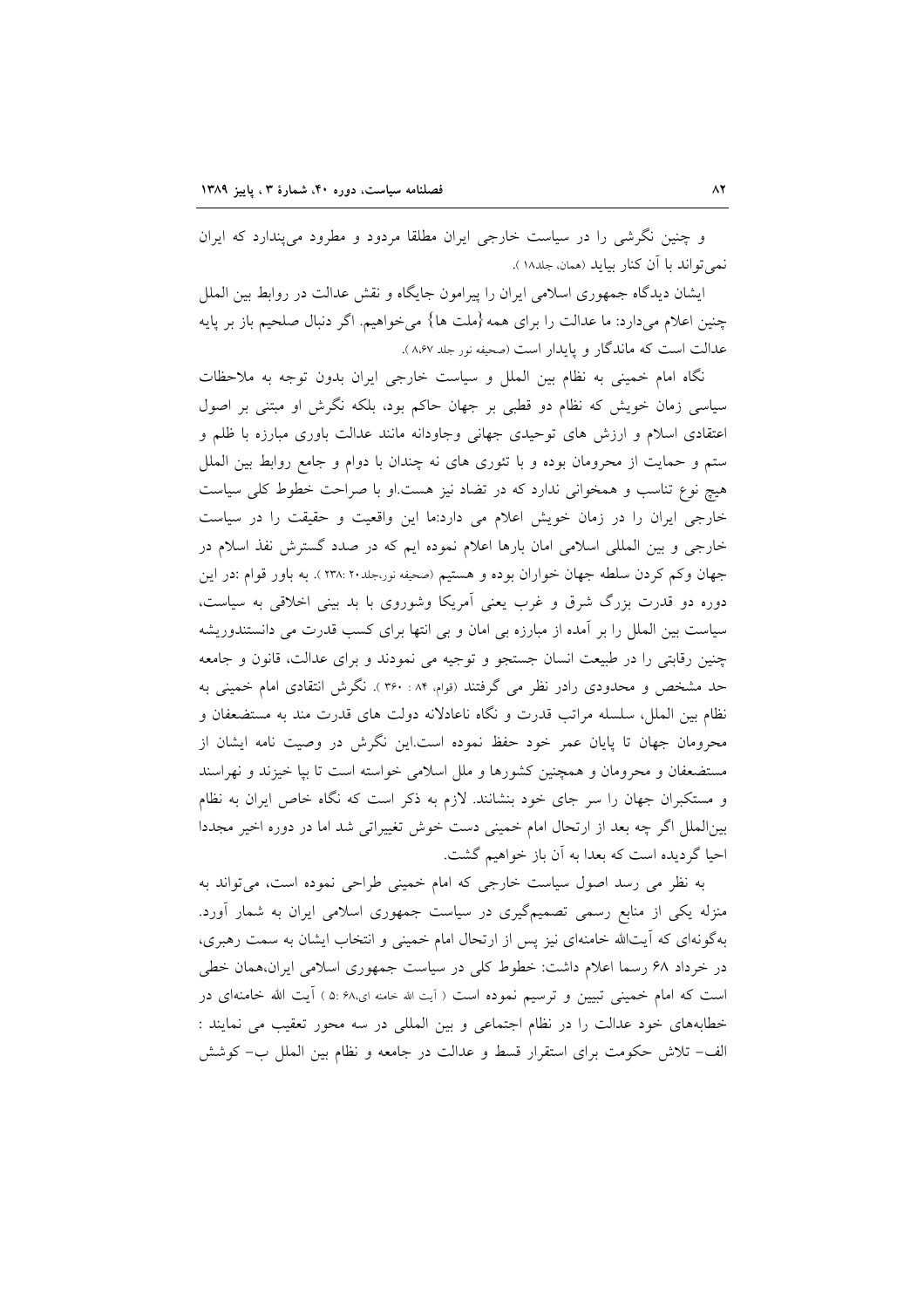برای رفع فقر و نا امنی و محرومیت در جامعه (مبارزه با فقر ۖ و تبعیض) ج- مبارزه جدی با مفاسد اقتصادی و توجه به معیشت مردم.ایشان در همین رابطه معتقدند: «نظام اسلامی نظام عدالت است. این نظام اسلامی بوجود آمده است، اولین کارش قسط و عدل است قسط و عدل واجبترین کارهاست، ما رفاه را هم برای قسط و عدل می خواهیم دعوت به نظام اسلامی، منهای اعتقادی راسخ و عملی پیگیر در راه عدالت اجتماعی دعوتی ناقص و دروغ است و هر نظامی هر چند با اَرایش اسلامی اگر تأمین قسط و عدل ً و نجات ضعفا و محرومین در سرلوحه برنامههای آن نباشد غیراسلامی و منافقانه است. در عرصهی بین|لملل نیز دستگاه فکری اندیشوران و کارگزاران نظام اسلامی عدالت محور و معترض و در پی ایجاد نظمی عادلانه در مقابل شرایط کنونی است. «دنیا اتفاقاً دنیایی است که به قسط و عدل بی اعتناست. ما در این زمینه باید بگوییم که به عنوان یک حکومت در دنیا خیلی تنهاییم، به این شعارهایی که در دنیا می دهند نگاه کنید، اساس حکومتهای دنیا، اساس عدل دررعایت حقوق انسان ها و رعایت ضعفاً و محرومان نیست» (آیت الله خامنه ای،۷۶). «مردم در دنیا تشنه عدالتند، امروز در کشور هایی که دم از دموکراسی می زنند، بی عدالتی از همه جا بیشتر است» (همان،۷۶). به نظر می رسد با توجه به مسائل مطروحه توسط کارگزاران نظام اسلامی، یکی از وظایف و رسالت های نظام اسلامی تعقیب اصل عدالت در عرصه ی بین الملل است. زیرا نظام فكرى –ديني مسلمانان" ليقوم الناس بالقسط و يمل الله به الارض عدل و قسط "(حديد.٢٥) است. بنابراین فوریترین هدف تشکیل نظام اسلامی استقرار عدالت اجتماعی و قسط اسلامی است. چرا که قیام پیامبران خدا و نزول کتاب و میزان الهی، بر اساس همین بود که مردم از فشار ظلم و تبعیض و تحمیل نجات یافته، در سایه ی قسط و عدل زندگی کنند و در پرتو آن نظام عادلانه، به کمالات انسانی نایل أیند. به یقین در عرصه ی بین المللی نیز یکی از وظایف و اهداف عالیه ی دولت اسلامی تعقیب این اصل حساس و توحیدی است. کوتاه سخن آنکه تأکیدی که در اسلام و به خصوص در تشیع بر عدالت شده آن را به یک عنصر ارزشی تعیین-کننده تبدیل کرده است که در شکل دادن به آنچه که ما تحت عنوان هویت اسلامی میشناسیم نقش دارد.

در ایران براساس قانون اساسی سیاست های کلی نظام توسط مجمع تشخیص مصلحت نظام با نظارت رهبری تدوین و به دولت ابلاغ میگردد، رهبری در سال ۸۲ دیدگاه های خویش پیرامون سیاست های کلی برنامه چهارم توسعه در امور اجتماعی، سیاسی،دفاعی وامنيتي چنين اعلام داشتند : الف- تلاش درجهت تحقق عدالت اجتماعي وايجاد فرصت هاى برابر. ب–تلاش برای اصلاح ساختار سازمان ملل. ج– حمایت ازمسلمانان وملت های مظلوم و مستضعف بويژه ملت فلسطين در مقابله با تك قطبي شدن جهان همان گونه كه پيداست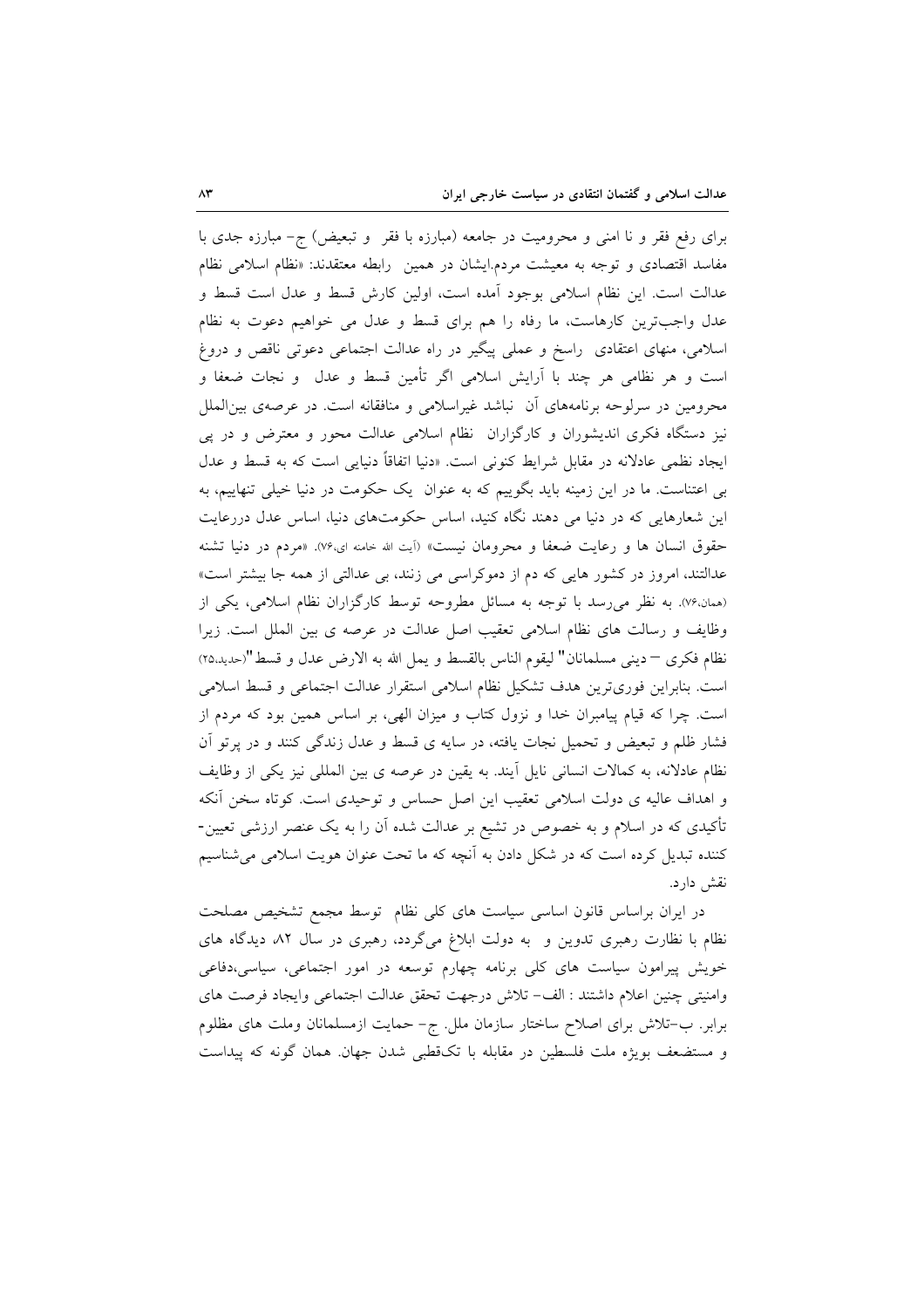اصول مذکور منبعث از روح عدالت محوری حاکم بر دستگاه فکری تصمیمسازان کلان جمهوری اسلامی ایران است که عمدتاً انتقادی و معترض از شرایط حاکم بر روابط بین|لملل، مبتنی بر مناسبات قدرت و خواهان حفظ وضع موجود است. جالب است بدانیم که در سیاستهای کلی برنامه پنجم توسعه نیز که به دولت در سال ۸۷ ابلاغ شده در ماده ۹ بند ۳۹ چنین تدوین شده است: سازماندهی تلاش مشترک برای ایجاد مناسبات و نظامات جدید اقتصادی، سیاسی و فرهنگی منطقهای و جهانی با هدف تأمین عدالت، صلح و امنیت جهانی،هچنین حمایت از ملتهای مظلوم و مستضعف، و… مجدداً قید و به دستگاه دیپلماسی دولت ابلاغ شده است (سیاست های کلی نظام،۷: ۸۷).

به نظر می رسد یکی از مهمترین منابع و ماخذ برای شناخت اهداف سیاست خارجی جمهوری اسلامی ایران، قانون اساسی کشور است، با توجه به أنچه که در مقدمه واصول أن آمده است، می توان اهداف نظام وتمام نهادهای ایران را که بر اساس اصول وضوابط اسلامی تدوین شده بشناسیم. از جمله آنان وشاید یکی از مهمترین أنان دستگاه دیپلماسی جمهوری اسلامی است. با توجه به رسالت جهانی انقلاب اسلامی قانون اساسی بیشترین توجه و اهمیت را به تحقق اهداف بين المللي و خارجي خود داده است (١٣٠،٩٢، R.ramazany).

مقدمه قانون اساسی، هدف از برپایی حکومت جمهوری اسلامی ایران را بر اساس اعتقاد دیرینهاش به حکومت حق ً و عدل قرآن و عدل خدا در خلقت و تشریح و همچنین نفی هر گونه ستم گری و ستم کشی و سلطه گری و سلطه پذیری، قسط، عدل و استقلال سیاسی، اقتصادی، اجتماعی و همبستگی ملی را تامین می کند، می داند. سه اصل از اصول قانون اساسی (اصول ۱۱، ۱۵۲، ۱۵۴) دستگاه سیاست خارجی را موظف و مأمور پیگیری وتعقیب یکی از اهداف عالیه اسلام یعنی اصل عدالت در عرصه بینالمللی می نماید. در اصل ۱۵۴ چنین آمده است : «جمهوری اسلامی ایران، سعادت انسان در کل جامعه بشری را آرمان خود می داند و استقلال، آزادی وحکومت حق وعدل را حق همه مردم جهان می شناسد...» (قانون اساسی، ۶۸ : ۸۱)

یکی از اهداف غایی و آرمانی که قانون اساسی به جد به آن پرداخته است وتصمیم سازان وکارگزاران دستگاه دیپلماسی جمهوری اسلامی را مأمور یافتن ساز و کارهای مناسب جهت تحقق آن نموده است تلاش در جهت تشکیل امت واحد جهانی است. به یقین دست یافتن به چنین اصل اَرمانی قطعاً باید بر مبنای عدالت باشد، تا بتواند این حکومت را به حکومت جهاني وعادلانه حضرت مهدي (عج) پيوند دهد، وزمينه ساز حكومت جهاني اسلام باشد.

در مقدمه قانون اساسی جمهوری اسلامی ایران به این هدف و رسالت جهانی عنایت خاصی مبذول شده و چنین آمده است : قانون اساسی با توجه به محتوای انقلاب اسلامی ایران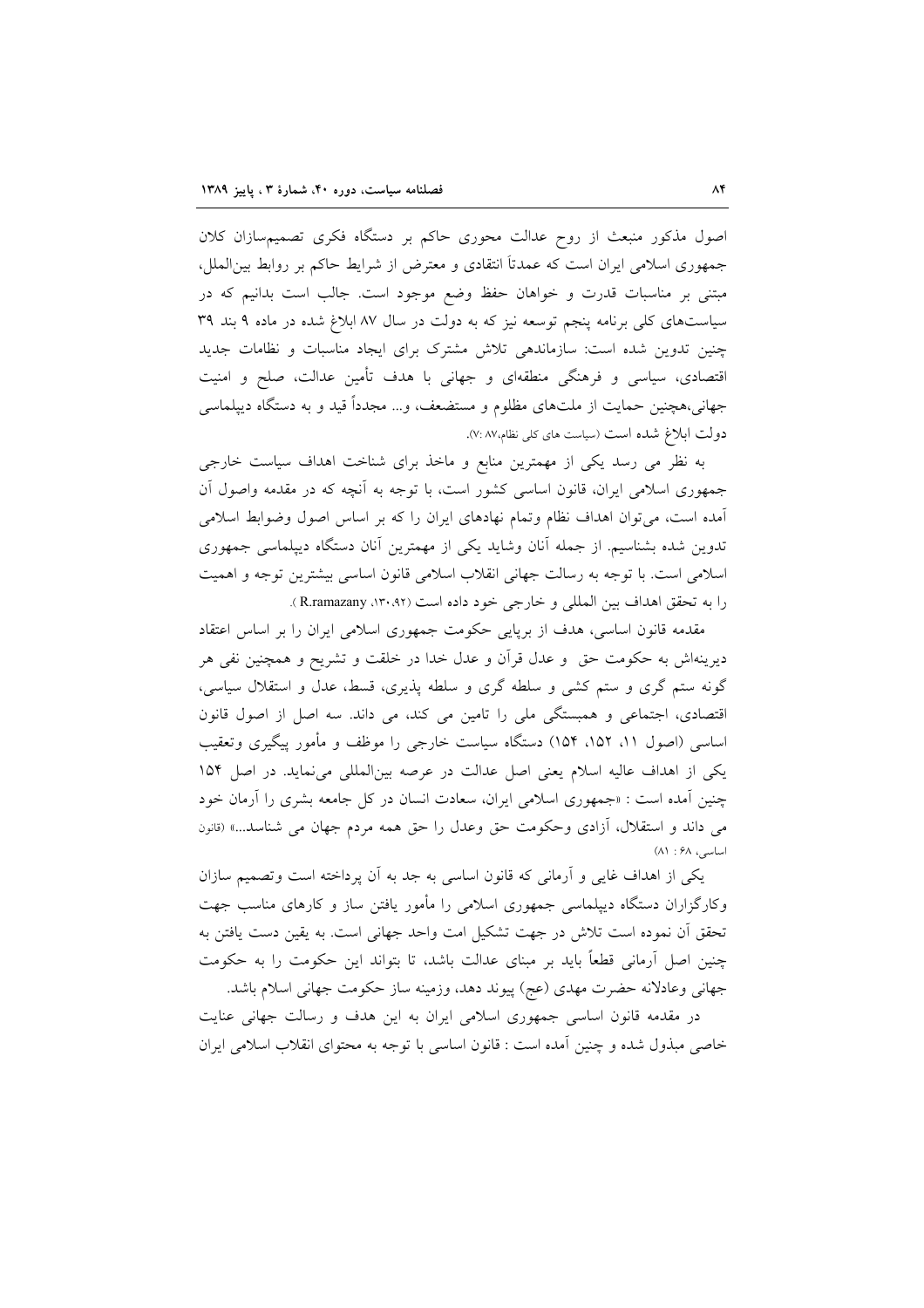که حرکتی برای پیروزی تمامی مستضعفین بر مستکبرین بود زمینه ی تداوم این انقلاب را در داخل و خارج کشور فراهم می کند. به ویژه درگسترش روابط بینالمللی با دیگر جنبشهای اسلامی و مردمی میکوشد تا راه تشکیل امت واحدجهانی را فراهم کند و استمرار مبارزه در نجات ملل محروم وتحت ستم در تمامی جهان قوام یابد. با توجه به اصل ۱۵۴ و مقدمه قانون اساسی که انقلاب ایران را حرکتی برای پیروزی نهایی مستضعفین بر مستکبرین می داند یکی از اهداف مهم سیاست خارجی جمهوری اسلامی درحقیقت مقدمه و لازمهی تشکیل حکومت واحد جهانی همانا مبارزه با استکبار جهانی وحمایت ازمردم مستضعف دنیا در هر نقطه ای با هرنژاد، زبان ومذهب می باشد. مسأله ی حمایت از مستضعفین در قبال مستکبرین جهان مورد توجه اساسی رهبرانقلاب اسلامی بوده به طوری که ایشان چند ماه بعد از به ثمر رسیدن انقلاب، تأسیس حزب جهانی را به نام حزب مستضعفین در قبال مستکبرین مطرح نمودند تا در راه تحقق وعده ي الهي كه همان حاكميت مستضعفين بر جهان است گامهايي برداشته شود. لذا یکی از اهداف سیاست خارجی جمهوری اسلامی در گسترش مبارزه علیه استکبارجهانی این است که تمامی نیروهای بالقوه وبالفعل دنیا را در قلمروی وسیع برای رودررویی و مقابله با استکبار جهانی بسیج کند. قصد جمهوری اسلامی این نیست که با نابودی ابرقدرتها و استکبار خود جانشین آنها شده وبه همان شیوه عمل نماید بلکه مبارزه با استکبارجهانی یک مبارزه ارزشی و فرهنگی است و اختلاف برسر احیاء و تعالی و حاکمیت فضیلتهای انسانی است. مبارزه برای برپایی عدالت و ایجاد یک جامعه عادلانه است، مبارزه بین جهان مادیات و جهان ايمان و معنويات يک مبارزه مستمر و طولاني خواهد بود.

بنابر آنچه گفته شد هم تئوری پردازان حوزه و دانشگاه و هم تصمیمسازان و سیاستگزاران و هم مجریان دستگاه دیپلماسی جمهوری اسلامی ایران با توجه به اهمیت، ارزش و جایگاه عدالت در اندیشه اسلامی و برأیند آن حکومت اسلامی، ضرورت توجه، اعلان و اعمال آن توسط سیاست خارجی جمهوری اسلامی ایران ولوعدم توفیق در دستیابی به آن درعرصه داخلی و بینالمللی اجتناب ناپذیر است. همانطور که جمهوری اسلامی ایران به رغم موفقیت در اجرا واعمال آن در عرصه های مختلف تاکنون در سیاست های اعلانی خویش از آن عدول ننموده و فروگذار نکرده است. مسؤول دستگاه دیپلماسی ایران از سال ۶۱ تا ۷۳، سیزده بار موفق به حضور در اجلاس ساليانه مجمع عمومي سازمان ملل و ارايه سخنراني و بيان دیدگاههای جمهوری اسلامی ایران شده است. ایشان به طور متوسط بیست و شش بار پیرامون جایگاه عدالت و اهمیت اَن نزد این کشور به عنوان یکی از اصول اعتقادی سیاست خارجی ٍ دولت خود که در جهت تحقق و بسط آن از هر تلاش و کوششی فروگذار نخواهد بود،اهتمام ورزیده است. این اصل در زمان دولت خاتمی نیز هر چند به عنوان ابزاری در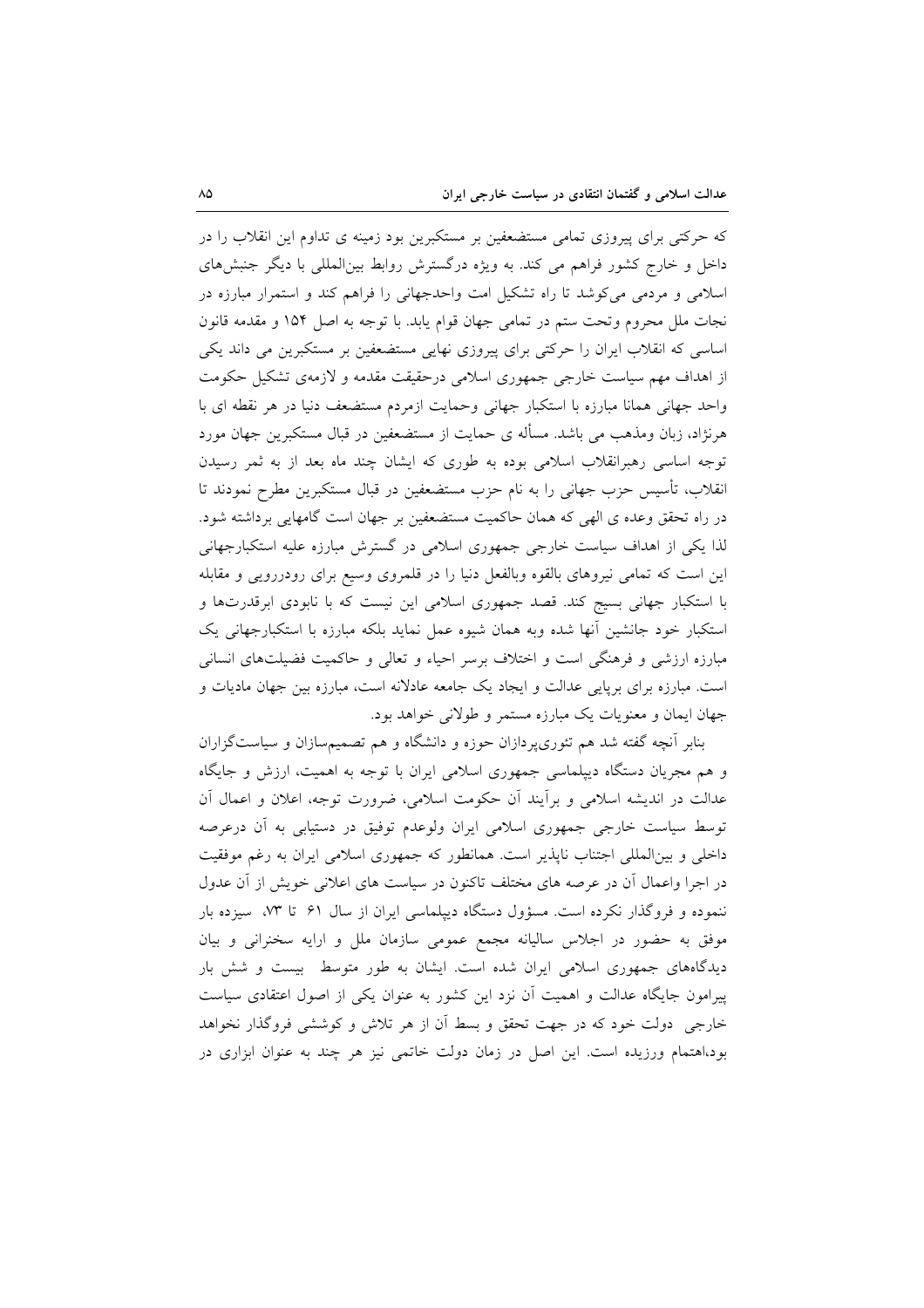جهت نقد و نفرین قدرتهای استثماری و استکباری به کار نرفت اما به عنوان یکی از اصول ثابت سیاست خارجی این دوره در عرصه بین المللی تعقیب می شد. کمال خرازی این موضوع را چنین تشریح می نماید: «موضوع دومی که باید در ریشه های داخلی سیاست خارجی ایران بررسی شود فرهنگ سیاسی است که نسبت به ارزش ها و هنجارهای خود حساس است. این فرهنگ، که کاملاً با

باورهای مذهبی عجین است، تبلور تاریخ طولانی آن آرزوی عدالت می باشد» (<sub>خرازی،</sub>  $(A \cdot A)$ 

احمد نقیبزاده اندیشمند ایرانی و متخصص روابط بین الملل بر این عقیده است که نگرش عدالت محورانه جمهوری اسلامی طی این سی سال ریشه در ارزش های معتبر فرهنگ ایرانی دارد که تأثیر خود را بر رفتار اجتماعی و سیاسی مردم و دولت مردان بر جای می گذارد. عدالت در عالم سیاست در قلب اندیشههای سیاسی ایرانیان قرار داشته است. به عقیده نقیبزاده: اصل عدالت امروز نیز بر رفتار ما حاکم است و زیر عنوان مبارزه با ظلم بر سیاست و رفتار خارجی ما اثر می گذارد در اعتقادات شیعه پذیرش ظلم نه تنها عمل نکوهیده ای است بلکه خشم فرو بستن به ظلمی که به دیگران روا می رود نیز پسندیده نیست. این نگرش در سياست خارجي ايران جايگاه والايي پيدا كرده است ( نقيب زاده،٨١ :٢٢۶).

به همین دلیل در دستگاه فکری دولت مردان ایران رمزگان عدالت بیش از هر عامل دیگری آنان را در برابر ساختار ظالمانه نظام بین الملل و قدرت های بزرگ قرار میدهد بر همین اساس تمام نهادها و سازمان های بین المللی نیز ابزاری در دست ظالمان جهان هستندکه همراه با خود ظالمان جهان بايد مورد معارضه قرار گيرند.

#### دیدگاه انتقادی جمهوری اسلامی ایران نسبت به نهادهای بین المللی

دولت ها در سیاست خارجی خود، برای سازمان های بین المللی بخصوص سازمان ملل جایگاه و اعتبار ویژه ای قائلند، بطوری که نفس عضویت در سازمان ملل و سایر سازمان های معتبر جهانی برای کشورها ایجاد اعتبار بین|لمللی و مقبولیت داخلی به همراه دارد. بنا به باور دکتر آقایی: یک دولت با عضویت در سازمان ملل، علاوه بر آنکه کسب اعتبار می کند،در واقع اعلام می دارد که می خواهد در چارچوب مقررات و قوانین بین المللی با دیگر اعضاء رابطه بر قرار كند (آقايي، ٨١: ٨٥ ). در عصر حاضر هيچ سازمان بين المللي در نظام بين الملل نقشى مؤثرتر از سازمان ملل بر عهده نداردو كشور ها نيز بايد بر اساس اهداف و منافع ملي خويش، از این سازمان و نقش و نفوذ آن در روابط بین الملل بهره مناسب را ببرند. اما این وضعیت تا حدودی برای جمهوری اسلامی ایران متفاوت بود. با پیروزی انقلاب اسلامی و اشغال سفارت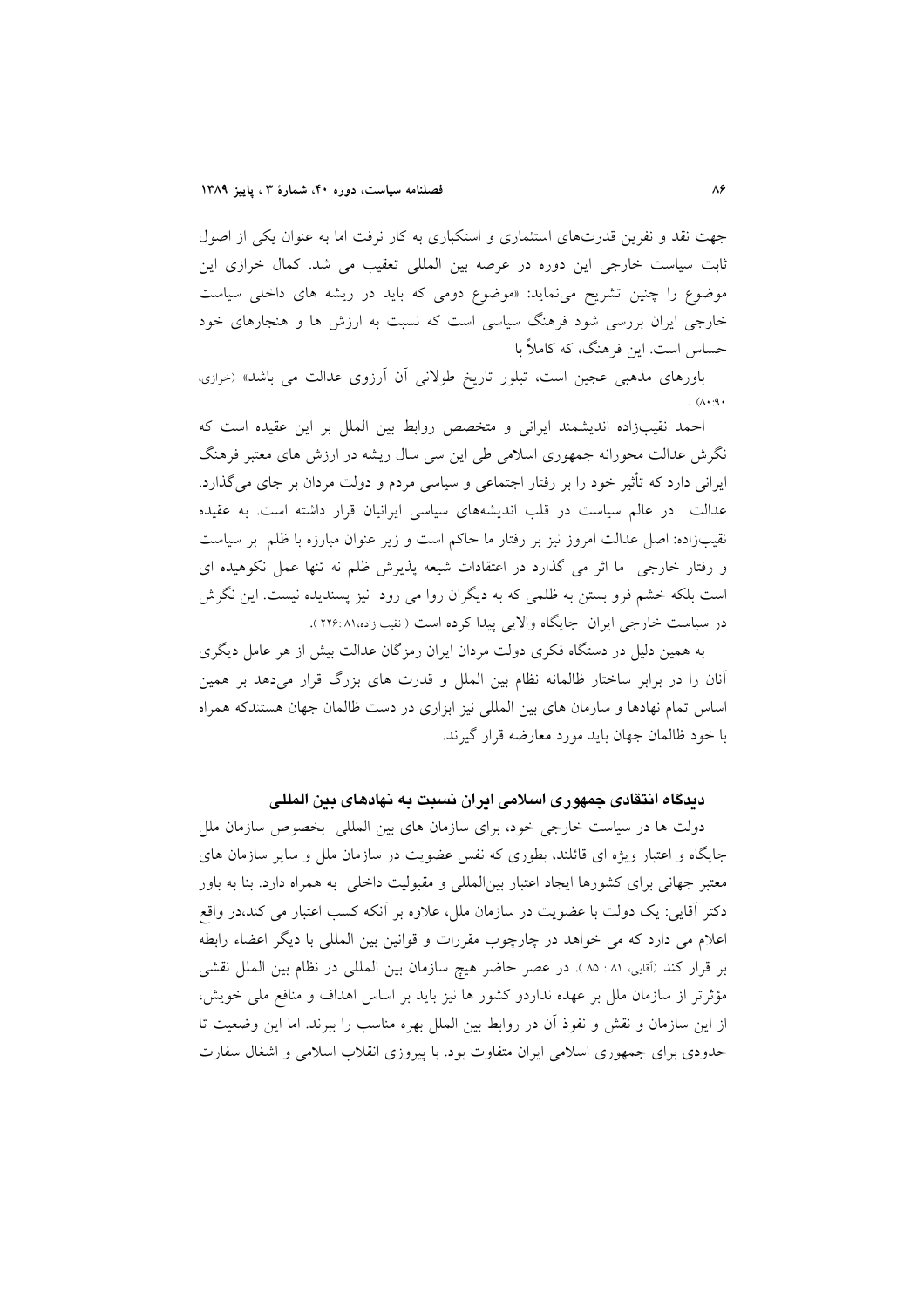آمریکا و شروع جنگ عراق بر علیه ایران و با نفوذ دولت های قدرت مند غربی در سازمان ملل و سایر سازمان های بین المللی که در بیشتر موارد منجر به موضع گیری و اتخاذ مواضع منفی نسبت به ایران گرددید-حکومت ایران نیز کم کم با بد بینی به سازمانهای بین المللی از جمله سازمان ملل نگریست. اولین موضع گیری رسمی پس از انقلاب بر علیه سارمان ملل، شورای امنیت، سازمان عفو بین الملل و عدم تعهد توسط امام خمینی اعلام شد، او اظهار داشت:... به اینکه یک همچون مجالسی هست و شورای امنیت هست و سازمان ملل هست و این چیز هایی است که بای ما درست کردند. و ما را می خواهند بازی بدهند این مجالس که این ها درست کردند و ما را محکوم کردند آن از اول معلوم بود که ما محکوم هستیم آن مجالس ابدا ارزش ندارد و هرچه محکوم کنند، غلط میکنند. محکوم کردند غلط کردند، اشتباه کردند (امام خمینی، ۵۵۰:۶۰ ). ایشان حق وتوی شورای امنیت را امری نا پذیرفته و اختیاری دست دو یا چند نفر می داند.وی معتقد است: ما می خواهیم همه ی دنیا بر عدالت با شد هر جا را اینها میچاپند اگر چنانچه مثلا سازمان بین المللی کذا بخواهد جلویش را بگیرد فورا وتو می کند و می گوید نه تو غلط می کنید این حرف را میزنید (امام خمینی،۶۱ : ۸۰۰). در همان سال موضع انتقادی خود را نسبت به سازمان عفو بین الملل و سایر سازمان های جهانی اعلام میدارد. ایشان در پاسخ به موضع گیری سازمان عفو بین الملل که به دلیل اعدامهای آن دوره در ایران اتخاذ گردید نظر انتقادی خود را چنین اعلام دشت: سازمان عفو بین الملل که من بايد بگويم سازمان جعل بين الملل ً سازمان كذب بين المللي تهمت هايي بر كشور ما زده اند. سازمان عفو بین الملل و دیگر سازمان ها همه دست به هم دادها ند که این جمهوری اسلامی را در اينجا خفه كنند ( امام خميني، ۶۰: ۵۵۰). امام خميني هم چنين نظر صريح خود را نسبت به عملکرد جنبش عدم تعهدا براز می دارد:همان غیر متعهد ها هم باور نکنید که غیر متعهدند اگر در بينشان {غير متعهد واقعي} پيدا بشود،بسيار نادر است ( امام خميني، ۴۲:۶۱).

دیدگاه های انتقادی جمهوری اسلامی ایران که عمدتا بر آمده از نگرش عدالت محورانه اسلام نسبت به موضوعات گوناگون است در طول دوران ۸ سال جنگ عراق علیه ایران،توسط امام خمینی، رئیس جمهور و وزیر امور خارجه مخصوصا در نشست های سالانه مجمع عمومی سازمان ملل با انتقاد از رویه ناعادلانه در شناخت و بر خورد با تجاوزعراق به ایران و بسیاری از مسائل وقت جهان اسلام و مشکلات موجود در جهان سوم ادامه یافت. وزیر امور خارجه وقت ایران در رابطه با رفتار ناعادلانه سازمان ملل و شورای امنیت می گوید: اگر شورای امنیت در هفته اول شروع تجاوز عراق بر اساس وظیفه خود عمل می کرد و در قعطنامه ۴۷۹ که اولین قعطنامه پس از تجاوز عراق به ایران بود در اعتراف به تجاوز،شناسایی متجاوز برخورد با اّن کوتاهی نمیکرد وضعیتی دیگر غیر از آنچه رخ داده بود ایجاد ً میشد (ولایتی،۷۵ :۹).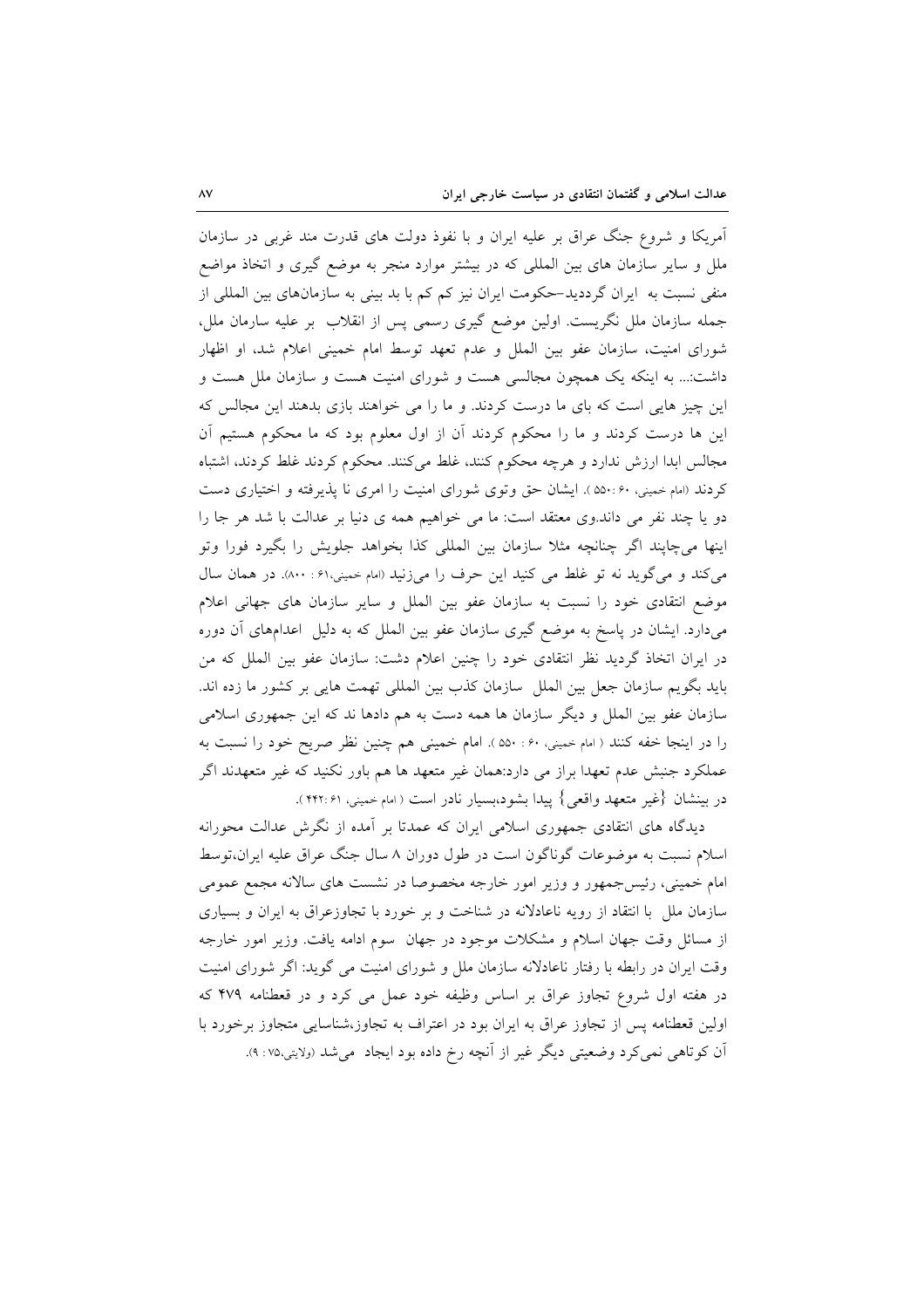رابطه ايران با سازمان ملل و ساير سازمان هاى جهانى پيرامون موضوعات مختلف فرازو نشیبهای فراوانی داشت و همواره انتقادات و نظرات اصلاحی خود نسبت به اشکالات ساختاری و اجرایی سازمان ملل و شورای امنیت ونادیده انگاشتن نقش جهان سوم همچنین نحوه تصمصم گیری ناعادلانه در این شورا و حق وتوی نا عادلانه ادامه یافت.

دیدگاه های انتقادی جمهوری اسلامی ایران در رابطه با سازمان های بین المللی که در دهه اول انقلاب با شدت آغاز شده بود، بعد از گذشت یک دهه به دیدگاه های انتقادی– اصلاحی تغییر موضع داد و در دهه های بعد کم و بیش ادامه یافت اما در سال های اخیر این موضع تبدیل به یکی از راهبرد های کلان ملی پایدار برای دستگاه دیپلماسی ایران مبدل شده است که تعقیب و پیگیری اَن به صورت یک رسالت به اَن نگریسته میشود. اصلاح ساختار سازمان ملل در سیاستهای کلی نظام در برنامه چهارم و پنجم توسعه خطاب به دولت و دستگاه دیپلماسی آن دلیلی برنا عادلانه پنداشتن این رویه و تلاش بر اصلاح آن این ادعا را اثبات مى كند.

جايگاه عدالت در سياست خارجي دولت احمدي نژاد

در سیاست خارجی دولت جمهوری اسلامی عدالت یکی از محورهای اساسی سیاست خارجی بوده که در تمام شئون آن مانند روابط دو جانبه، روابط اقتصادی، نفی سلطه گری و سلطهپذیری و روابط با سازمانهای بین|لمللی مورد تأکید قرار گرفته است.

در شرایط کنونی مدیریت دستگاه دیپلماسی جمهوری اسلامی ایران دراختیار ائتلاف آباد گران ایران اسلامی و اصول گرایان است.آنان دراصول سیاست خارجی خویش به موضوع عدالت توجه ویژه ای مبذول داشته اند. در این اصول عناوین زیر از بر جستگی خاصی برخوردار است: الف- گفتمان عدالت در تعامل ومناسبات با دنیای خارج چاشنی سیاست خارجی ما با شد. ب- روحیه عدالت طلبی و ظلم ناپذیری را باید در دستگاه دیپلماسی، پرورش و تقویت کرد. ج- ایجاد ائتلاف برای عدالت و نفی جنگ، نفی ناعدالتی وسیاسی کاری.در بخش بایدها: د-ائتلاف برای عدالت، صلح و همزیستی گفتگوی تمدن ها و ادیان. ح– گفتگو، تعامل و روابط با دنیا بر پایه منطق عدالت نفی زور و احترام متقابل (WWW.abadgaran.ir P2)

حمید مولانا در خصوص جایگاه عدالت در سیاست خارجی دولت احمدی نژاد می گوید: دولت احمدی نژاد در فراسوی مفهوم قدرت و توازن قدرت قدم بر داشته وعدالت را یکی از پایه های اصلی کاربردی جمهوری اسلامی ایران در سطح بین المللی و سازمان های جهانی عرضه نموده است (مولانا، ۱۴۳:۸۷).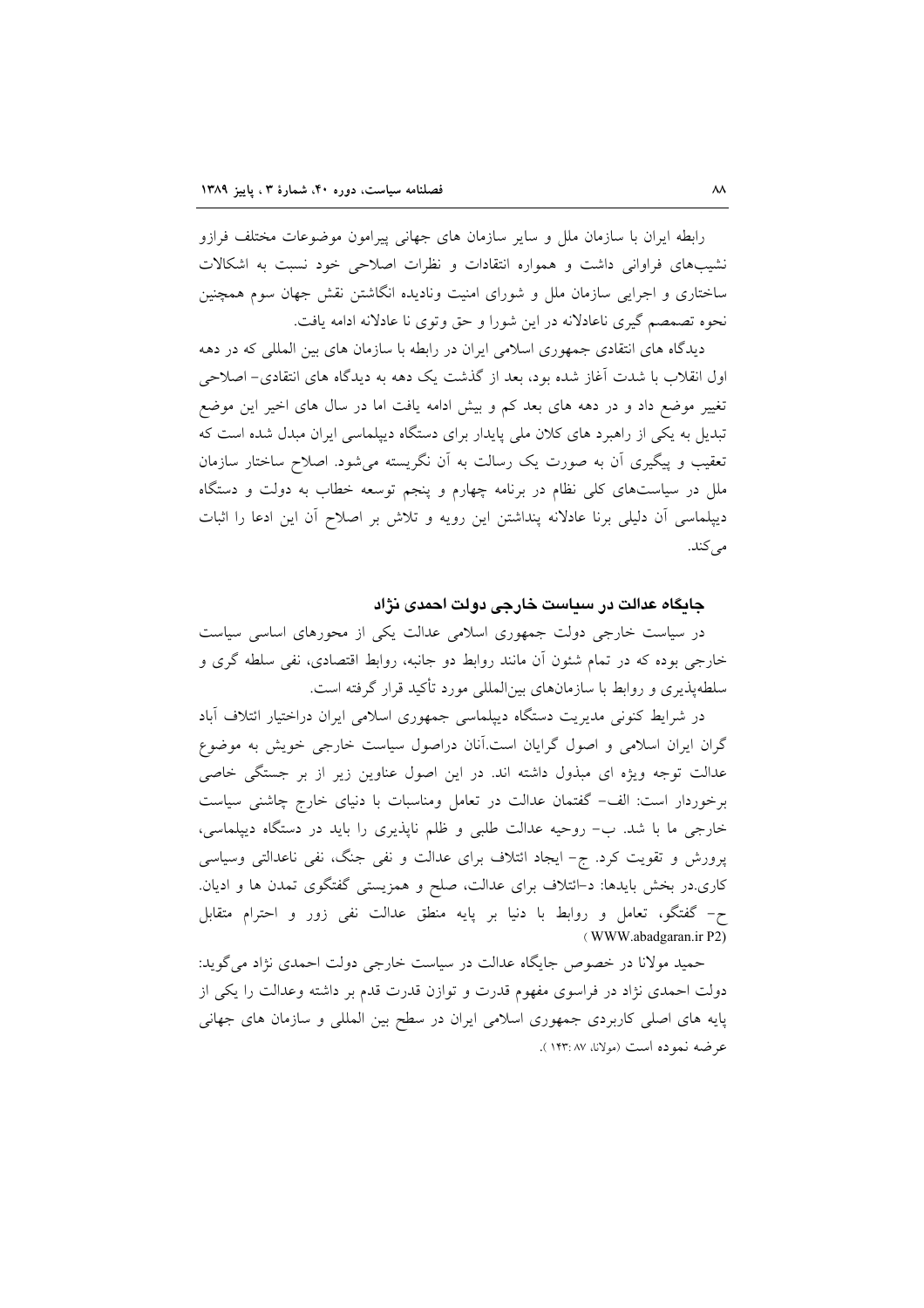آقای احمدینژاد در اسفند ۸۴ در مجمع عمومی سازمان ملل در باب اهمیت و ضرورت عدالت در روابط بین المللی چنین می گوید: جمهوری اسلامی ایران صلح و أرامش را بر پایه عدالت و معنویت نه تنها برای ملت ایران و نه تنها برای ملت های اسلامی، بلکه برای همه ملتها میخواهد. اقتدار کشورهای اسلامی و کشورهای مستقل به نفع همه ی بشریت است. به نفع صلح و آرامش و عدالت جهانی است. او عامل عدالت را به عنوان یک اصل بنیادین در روابط بین الملل در نطق خود در سازمان ملل مطرح نمود و نقطه اتکاء امید و مشارکت دولتها، ملتها و تفاهم و همکاری در جهت تحقق صلح و آرامش جهانی را مستلزم عدالت در سازمان حاکم و بسط و تعمیق عدالت در سطح بین المللی دانست.وی در سال سوم سفر خود برای سومین بار پیاپی دیدگاه عدالت محور خویش را برای جهانیان اعلام می نماید: اگر نگاه ما عدالت محورباشد، قانون و حق و عدالت برای همه،آن وقت ریشه عصبانیت از بیخ كنده خواهد شد (www.persident.ir).

برخی متخصصین روابط بین الملل براین عقیدهاند که گفتمان جدید بر این امر تأکید داشت كه سياست بين الملل نشانه هاى معطوف به عدالت بين المللي را ناديده گرفته است. تغییر در جهتگیری سیاست خارجی ایران در دوره اخیر به این دلیل انجام پذیرفت که نخبگان جدید سیاسی و همچنین فضای اجتماعی حاکم بر ایران نسبت به سیاست های غرب در قبال ایران کاملاً نا امید و بیمناک بودند.و به این ترتیب قالب های معطوف به عدالت گرایی در حوضه های سیاست داخلی انعکاس خود را در عرصه سیاست خارجی نیز بوجود آورد ( متقى، ۴۵: ۴۵ ).

اما بسیاری از اندیشوران روابط بین الملل نگاه متفاوتی از شرایط حاکم بر دستگاه دیپلماسی ایران دارند، محمود سریع القلم یکی از أنان است، اودر کتاب سیاست خارجی ایران پارادایم ائتلاف می نویسد: بر پا داشتن عدالت،دفاع از نهضت ای آزادی بخش و دفاع از مسلمانان جهان موجود در قانون اساسی ایران که از ابتدای جمهوری اسلامی تا کنون دستگاه دیپلماسی در عرصه بین المللی آن راتعقیب می نماید شاید در آیندهای دور کاری تا حدودی عملي باشد. ولي مستلزم امكانات، قدرت وتوانمندي هاي فوق العاده اي است كه پيچيده تر و دارای تفاوت ها وچه بسا تضاد های جدی در میان کشورها و اقوام مختلف است (سریع القلم، ٥٢، ٧٩).

سیفزاده نیز همین نگرش را تأیید میکند: به طورکلی میتوان گفت که آزادی تجديدنظرطلبي واستقرار نظام عادلانه غيرهژمونيک پايدارترين أرزوي سياست خارجي ايران است که در بیان و اندیشه مقامات بلندپایه اَن نیز متجلّی میشود. تجربه نشان می دهد که تجدیدنظرطلبی باید نسبت به قدرت ملی باشد، نه به تغییر ساختار بینالمللی. زیرا قدرت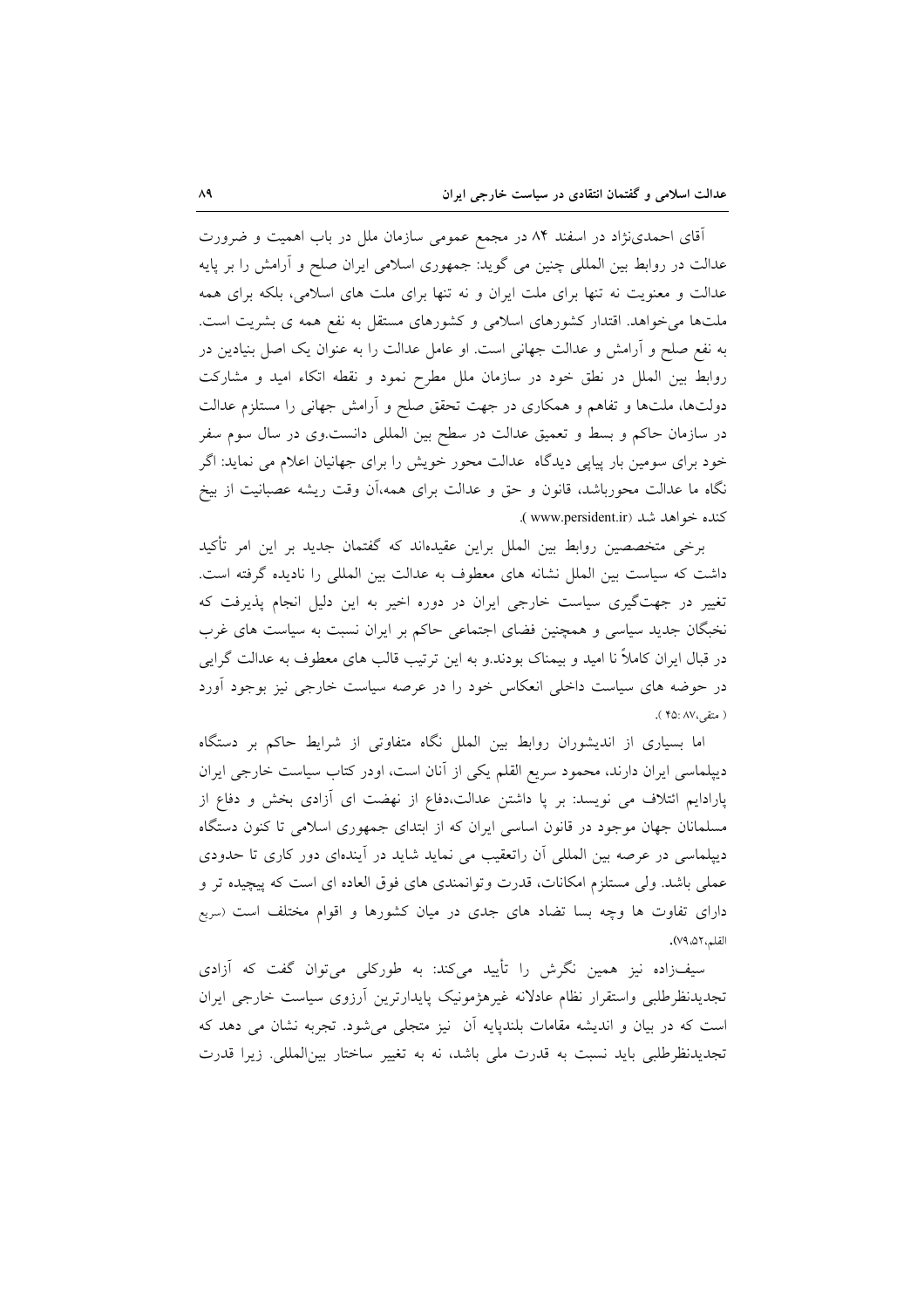کوچک در صورت اتخاذ سیاست صحیح وکاراًمد،می تواند اَینده خودرا تغییردهد. راه تغییر ساختار بین المللی مناسب برای آن که منزلت کشور مناسب شود، راهی هزاره ای است ونه واقعی. به لحاظ تاریخی، تجربه نشان داده است،که تحول دردرون نظام برای تغییر منزلت خودامکان موفقیت دارد. زیرا جمهوری اسلامی ایران توان اقناعی، تشویقی و اکراهی لازم را در اختیار ندارد که بتواند موضع ناسازگار قدرتهای بین المللی را باخواسته عدالت جویانه خود همسازکند (سیف زاده، ۸۱ ۴۶۵). زیبنده ترین کاری که یک یک دولت در حال توسعه میتواند انجام دهد این است که نظام داخلی خود را در طی فرایندی با رفاه توأم با عدالت و سجایای اخلاقی و انسانی سامان داده و نمونه ای برای جهانیان عرضه کند(سریع القلم، ۸۴٬۱۲۵).

#### نتيجه

آنچه از این تحقیق حاصل آمد، از نظر اسلام عدالت هم اصل و مبدأ و هم والاترین هدف جهان هستی و ادیان توحیدی و اَدمیان و تحقق اَن در جامعه یک رسالت الهی و وظایف اصلی انبیاء واهل ایمان است. زیرا از نظر اسلام عدالت امری فطری، اصلی ترین فضیلت، منبع همه ی فضایل و به عنوان یکی از اصول اعتقادی مذهب تشیع محسوب می شود.بنا براین تلاش ویژه جمهوری اسلامی برای بر پاداشتن این اصل درعرصه داخلی وبین المللی ریشه در نظام اعتقادی اسلام دارد.با توجه به ویژگی های نظام سیاسی ایران، یکی از اهداف کلان جمهوری اسلامی تعقیب اصل عدالت درعرصه بین المللی است زیرا نظام فکری -دینی مسلمانان بخصوص شيعيان «…ليقوم الناس بالقسط ويمل الله به الا رض عدلاً وقسطا»است.بنا بر این فوری ترین هدف تشکیل نظام اسلامی استقرار عدالت اجتماعی وقسط اسلامی استو جامعه بشری جز با قیام به قسط و بسط عدل قوام نمی یابدچرا که قیام پیامبران خدا ونزول کتاب و میزان الهی بر اساس همین اصل بوده است.

آنگونه که ازاصول متعدد قانون اساسی و عملکرد روابط خارجی ایران استنباط میگردد، مهمترین رسالت جهانی انقلاب اسلامی که توسط دستگاه دیپلماسی اش تعقیب و پیگیری می-شود و در قانون اساسی (در مقدمه و اصول یکم، سوم بند نهم، یکصد و پنجاه و دوم و یکصد و پنجاه و چهارم و...) مبین یکی ازاصول اعتقادی وتلاش حکومت درجهت یافتن سازوکارهایی مناسب و مطلوب به منظور اعمال و اجرای آن در ابعاد داخلی و بینالمللی و سعی کوشش جهت وادارساختن نهادهای بین المللی و اصرار بر تغییر ارزش های مادیگرایانه و مبتنی بر زور بر مبنای عدالت یکی از وظایف و رسالت خطیر انقلاب اسلامی تلقی میگردد. زیرا جمهوری اسلامی ایران سعادت انسان در جامعه بشری را آرمان خود و حکومت حق و عدل را حق همه مردم جهان میداند و بر پیایی حکومت جهانی اسلام بر محور عدالت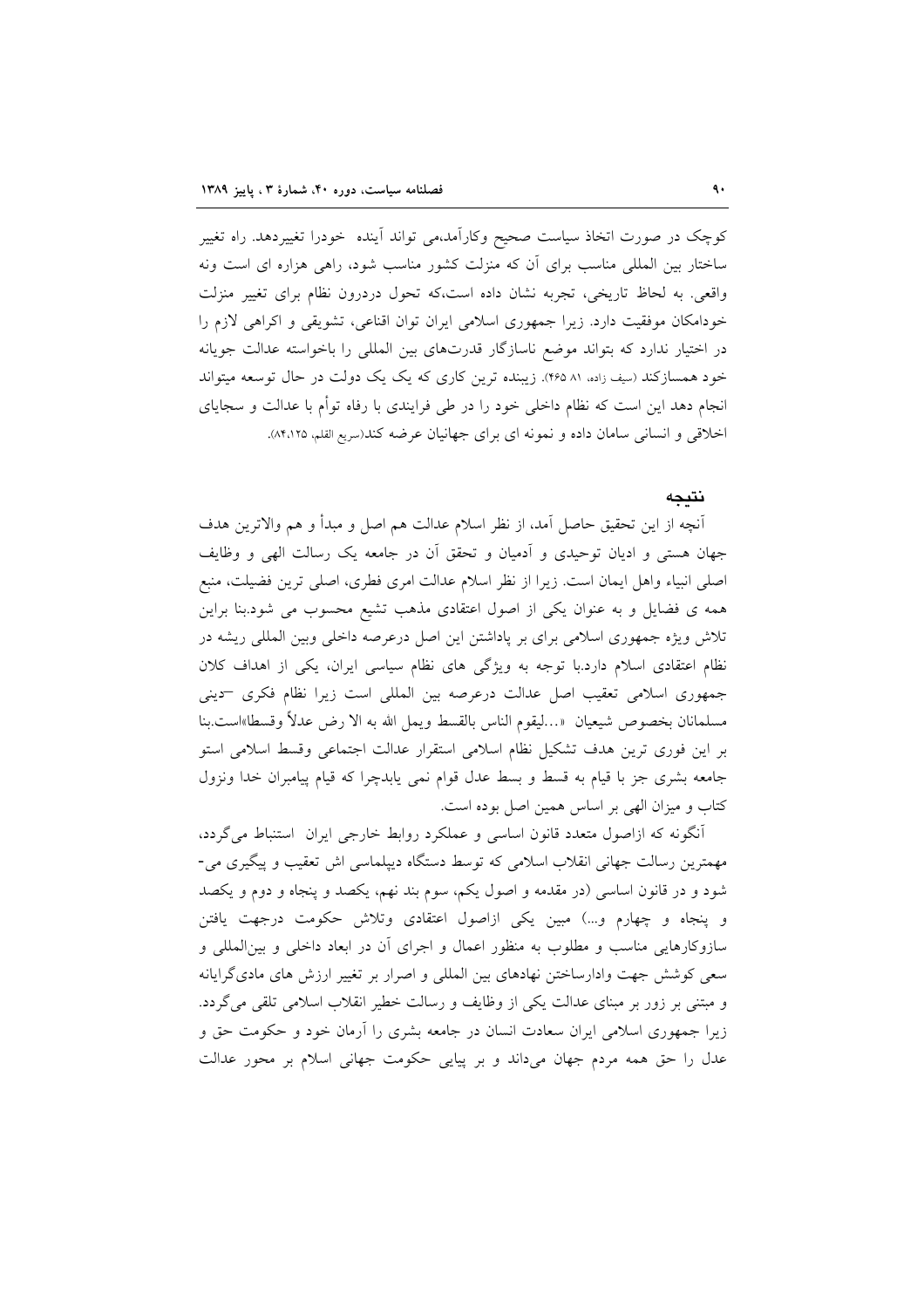مى پندارد. گفتمان انتقادى جمهورى اسلامى پيرامون مقولاتى چون رفتار نهادهاى بين المللى، سلسله مراتب قدرت، رفتارقدرت های بزرگ و تلاش در جهت متقاعد ساختن آنان به رویه و رویکرد عادلانه ناشی ازچنین اصل اعتقادی است. چرا که هدف از استقرار جمهوری اسلامی به بيان تصميمسازان انقلابي و به استناد قانون اساسي بريا داشتن اصل عدالت درهمه ابعاد زندگی (اقصادی، اجتماعی و سیاسی) است. باید پذیرفت در جهان کنونی اهداف کلانی مانند بر پا داشتن عدالت که جمهوری اسلامی ایران به دنبال أنست بواسطه أرمانها و اعتقادات برای خود طراحی نموده است، ریشه در جهان شمول، فلسفی، فراگیر و ابدی بودن اعتقادات اسلام دارد بخصوص در تفکر شیعی که عدالت خواهی ملاک اصلی آن است. اما در مقام عمل و اجرا جهان بر اساس منافع مادی وملی مدیریت میشود نه بر اساس اخلاق و عدالت. در عرصه بين المللي تحقق هر هدفي به حجمي از قدرت، ثروت و بازيگران توانمند نيازمند است و اجرای چنین اهداف متعالی (عدالت، سجایای اخلاقی و…) مستلزم بر خور داری از قدرتی جهاني است تا بر اساس أن به توان قوائد بين المللي جديدي طراحي نمود.

#### منابع و مآخذ:

الف. فارسى :

١ –قرأن كريم، (١٣ ١٣ ) انتشارات سروش ۲-ابراهیمی، محمد و جمعی از نویسندگان.( ۱۳۷۸) اسلام و حقوق بین الملل، یژوهشکده حوزه و دانشگاه انتشارات سمت ۳ - آقایی،سید داوود.( ۱۳۸۱ ) ایران و سازمان های بین المللی،نش مرکز اسناد انقلاب اسلامی ۴– بشیریه،حسین.( ۸۴ ۱۳) آموزش دانش سیاسی،انتشارات نگاه معاصر ۵– حائری یزدی، مهدی.(۱۳۷۴) حکومت و حکمت. انتشارات شادی ۶– حقیقت، سید صادق.(۷۶۱۳ ) مسئولیتهای فراملی در سیاست خارجی دولت اسلامی،نشر تحقیقات اندیشه اسلامی ٧– خميني (امام)، روح الله، صحيفه نور ج ٣و٢. شرح حديث جنود عقل و جهل – عدالت الهي ۱۰- خوانساری، جمالدین. محمد شرح غرو الحکم و دروالکلم، ج ۲ ١١- خامنهای، آیت اله سید علی.( ٨٢ ١٣) سیاستهای کلی نظام، برنامه ی چهارم توسعه ١٢- خليليان، سيد خليل.( ٢٤ ١٣) حقوق بين|لملل اسلامي، دفتر نشر فرهنگ اسلامي ۱۳- خرم دره، احسان ( ۱۳۸۱) چگونگی شکل گیری ساختار سیاسی جمهوری اسلامی ایران ۱۴–خرازی، سید کمال.( ۸۰ ۱۳ ) سیاست خارجی ما،دفتر مطالعات سیاسی و بین المللی ۱۵\_\_\_\_\_\_\_\_\_ ( ۱۳ ۸۰) سیاست خارجی ما. سخنرانی داووس سوئیس، کنفرانس جهانی اقتصاد، نشر دفتر مطالعاتی سیاسی و بين المللي. ١۶- دلشاد تهراني، مصطفى.( ١٣٨١) حكومت حكمت، انتشارات دريا ۱۷– رمضانی،روح الله.( ۱۳۸۰ ) چارچوبی تحلیلی برای سیاست خارجی ایران،نشر نی ١٨-سريع القلم،محمود. (٧٩ ١٣) سياست خارجي ايران،نشر مركز تحقيقات استراتژيک ١٩---------. (١٣ ١٣ ايران و جهاني شدن. نشر مركز تحقيقات استراتژيک